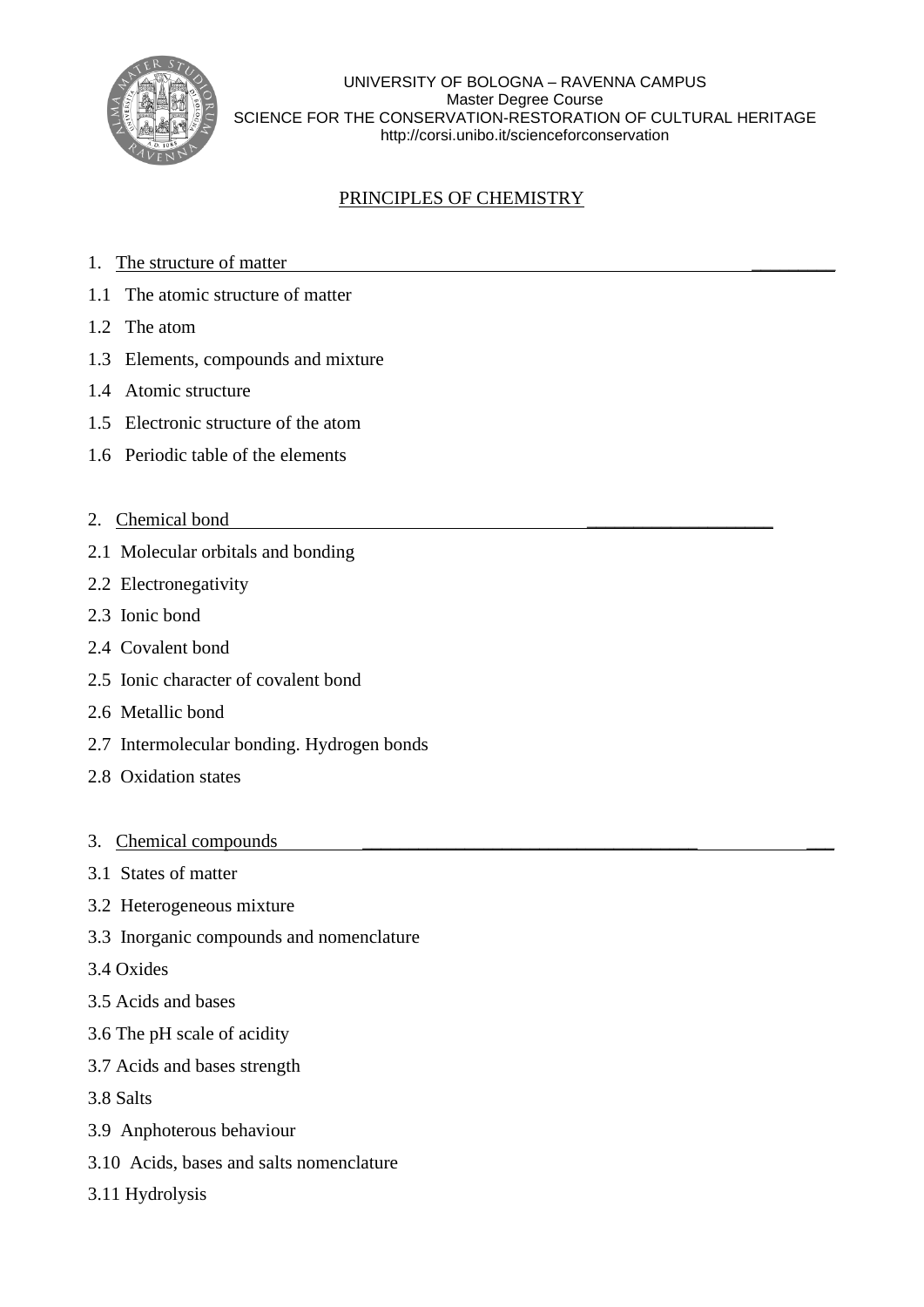

- 3.12 Coordination chemistry
- 3.13. IUPAC nomenclature
- 4. Chemical reactions
- 4.1 Chemical reaction definition
- 4.2 Endothermic and exothermic reactions
- 4.3 chemical equilibrium
- 4.4 Catalysis
- 4.5 Types of chemical reactions
- 5. Organic chemistry
- 5.1 Organic compounds
- 5.2 Classes of organic compounds
- 5.3 Hydrocarbon: nomenclature and physical properties
- 5.4 Isomery
- 5.5 Halogens
- 5.6 Alcohols
- 5.7 Ethers
- 5.8 Aldehydes e Ketones
- 5.9 Carboxylic acids
- 5.10 Esters
- 5.11 Anhydrides
- 5.12 Amines
- 5.13 Polyfunctional compounds
- 5.14 Aromatics derivatives
- 5.15 Heterocyclic compounds
- 6. Macromolecules\_\_\_\_\_\_\_\_\_\_\_\_\_\_ \_\_\_
- 6.1 Polymerization
- 6.2 synthesis of polymers
- 6.3 structures and properties of polymers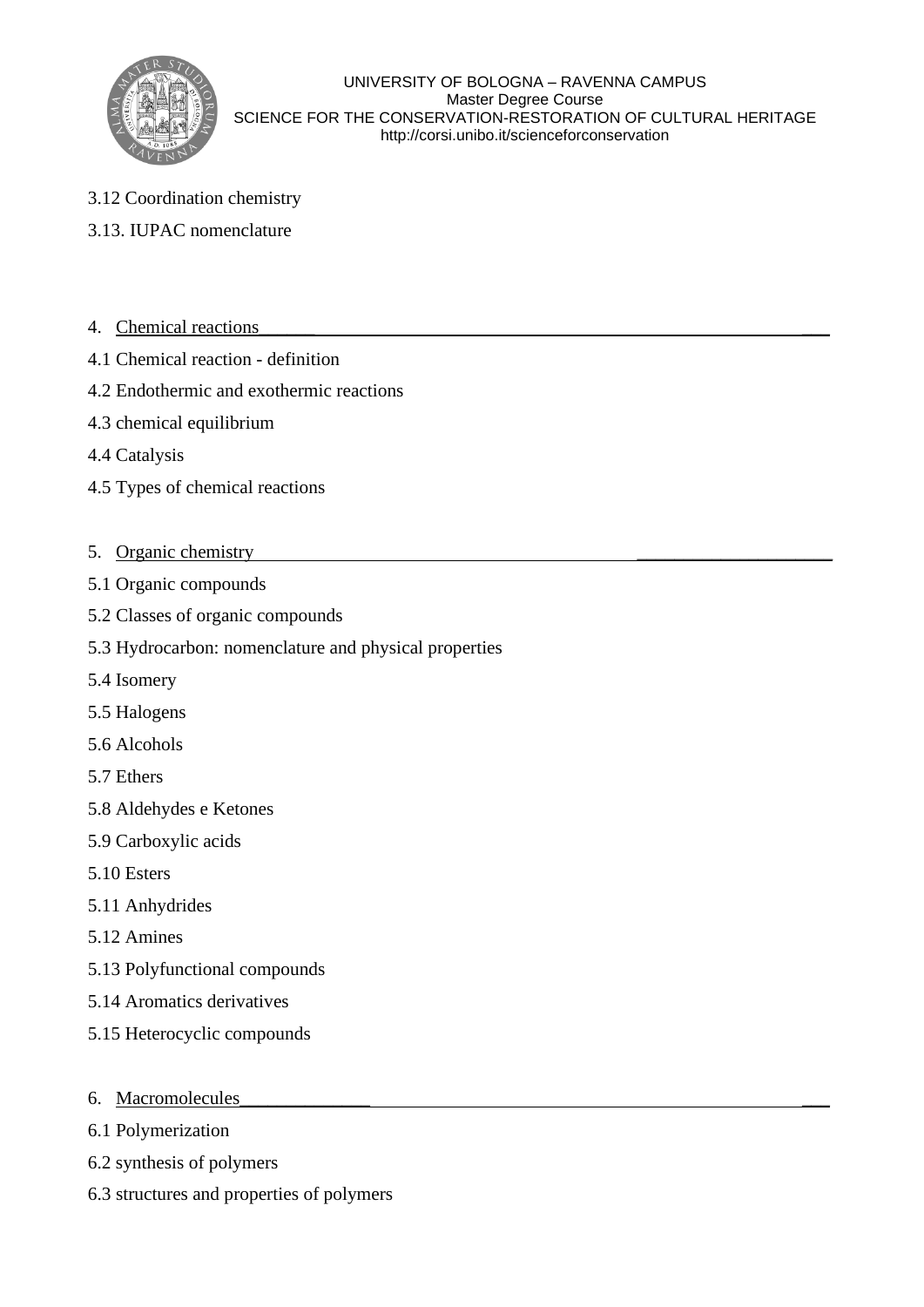### **BASICS OF CHEMISTRY**

#### CHAPTER 1

#### INORGANIC CHEMISTRY

#### 1.1 – *The atomic structure of matter*

It is today accepted and well known by everybody that matter hasn't a continuous structure.

Contrary to the direct impressions of our sensations (macroscopic impressions leading to the assumption that matter has a continuous and geometric structure, without empty spaces), in the reality solid, liquid and gaseous bodies are constituted of a very large number of elementary units, distinct each other and characterized by individual properties.

The atom, a particle of extremely small dimension in comparison with those we are more familiar with, is the fundamental unit of matter.

The atom has a dimension of about  $10^{-8}$  cm which is well below the resolution of the most powerful optical and scanning electron microscopes. A pin-head, whose dimension represents the resolution (defined as the smallest distance between two points on a specimen that can still be distinguished as two separate entities) power of an human eye (about 1/10 mm or 100 microns), has a size that would contain about one million atoms.

The name atom comes from the Greek ἄτομος (*atomos*, "indivisible"), which means uncuttable, or indivisible, something that cannot be divided further. During the late 19th and early 20th centuries, physicists discovered subatomic components and structure inside the atom, thereby demonstrating that the 'atom' was divisible. The concept of indivisibility can actually be applicable as long as the uniqueness of matter relates with what we macroscopically touch, see, smell and call matter. However, atoms as well has their own internal structure.

The existence of this fundamental unit of matter accepted, it is clear that matter should be constituted by different atoms because it appears so different in forms, shapes, colours, smells and other properties. In fact, atoms aren't all the same but differ each other. For example, atoms have different weights.

There exist different atoms the weight of which is only a consequence of their different atomic structure.

#### 1.2 – *Chemical elements, compounds and mixtures*

Any solid, liquid or gas body consists of chemical elements, which are pure chemical substances consisting each of one type of atom. Chemical elements are commonly represented by *chemical symbols*.

Familiar examples of elements include Iron (chemical symbol Fe), Carbon (C), Chlorine (Cl), Sulphur (S), Oxygen (O), Aluminium (Al), Mercury (Hg) and Chromium (Cr). In their pure form each of these substances consist of one type of atom.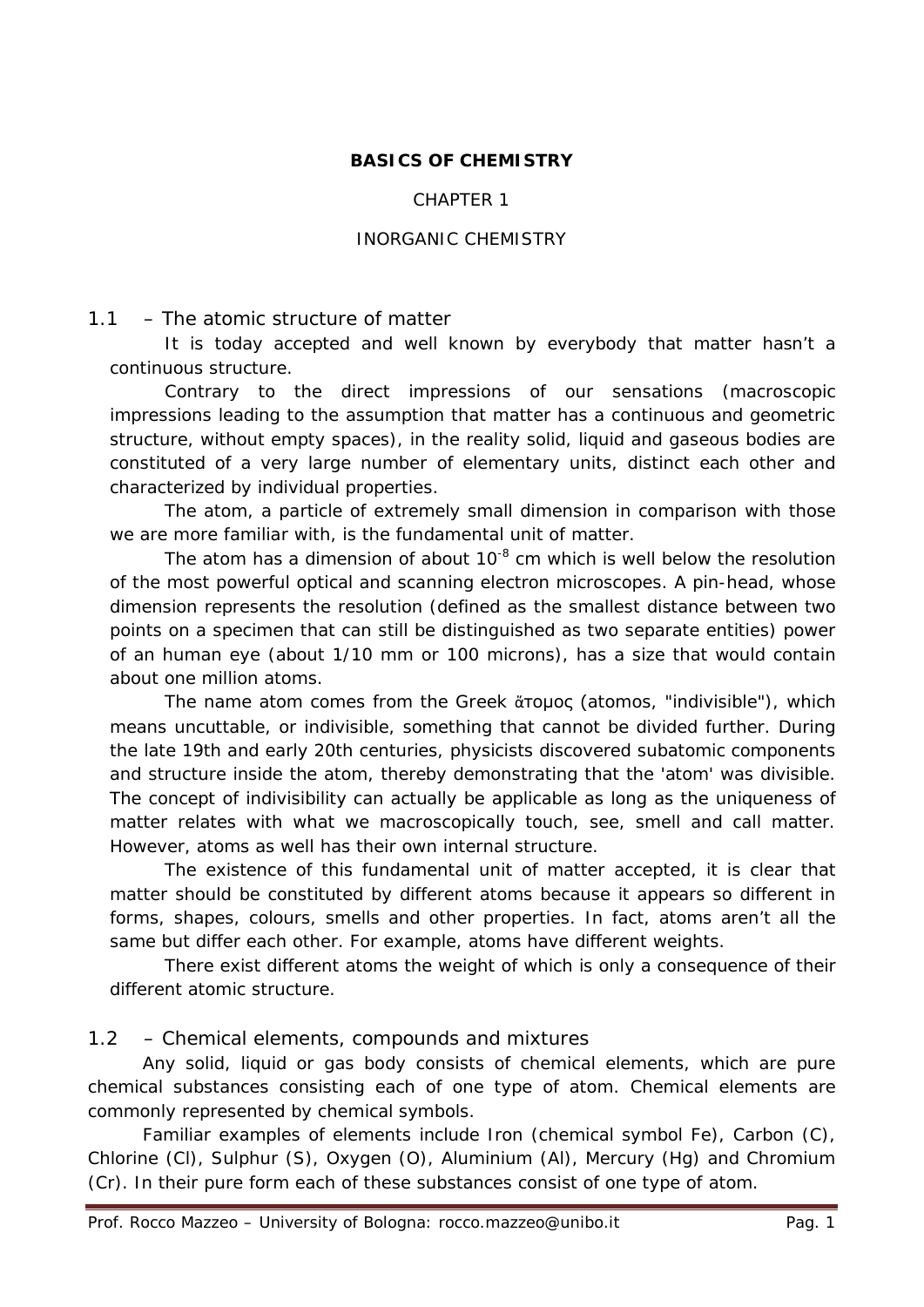Since, as we already said, atoms have also different weights (that is each element is identified by a specific weight) there should be a chemical element whose atoms weight less than the others and represents the lower limit of the series.

This chemical element is Hydrogen (H). Starting from hydrogen and taking into consideration the progressively heavier elements, we might logically ask how far we can go with the weight increase of atoms. Since there isn't an apparent reason that limit the weight increase, should we expect to have an infinite series of atoms? The answer is not. The internal structure of atoms and their constitution doesn't allow a certain limit of complexity to be exceeded and, hence, a weight increase. Above a certain weight limit an atom becomes unstable, tending to disintegrate.

The elements consisting of stable atoms are 92; they are called *natural* elements. The elements above Uranium, which is the element 92 and the heavier of this series, have unstable atomic structures and are called *transuranium* (or *transuranic*) elements. They do not occur naturally on Earth but have been produced artificially as the synthetic products of man-made nuclear reactions. As of November 2011, 118 elements have been identified, the latest being ununoctium in 2010.

Apart from the artificially made elements, which are of scarce direct interest (many of them play a crucial role in nuclear physics), we can state that all matter consists of only 92 atomic species.

However, what said above doesn't fully explain the great variety of properties shown by the matter. In fact, if substances would consist of atoms of the same type, only 92 substances would be present in nature; perhaps 118, if we also consider the transuranium atoms.

On the contrary a very large number of substances exist in nature and it continuously increase. How all this is possible?

Simply speaking different atoms link each other in some way and in different proportions to constitute polyatomic aggregates, the substances, behaving as many elementary units of matter.

These aggregates (at least diatomic, constituted of two different atoms or sometimes same atoms, held together by chemical bonds) are called *molecules*.

A molecule is therefore the smallest part of matter that keeps the chemical and physical properties of a substance consisting of one or more elements. Hence, substances consisting of different atoms are called *compounds*.

Therefore, matter consists of elements and compounds that are also called "chemical moieties" because of their well identified chemical nature.

To sum up:

- $\checkmark$  there are different type of atoms
- $\checkmark$  atoms of the same type constitute the chemical elements
- $\checkmark$  different atoms held together in well defined and constant proportions constitute the compounds

Finally, a *mixture* is obtained by mixing up together two or more substances in any possible proportions. Mixtures do not constitute new compounds as each component retain its individual characteristics; the example of a mixture of Iron (Fe) and Sulphur (S) is well known. At room temperature, particles of Iron and Sulphur can be mixed each other without producing a new molecule, as no chemical bonding is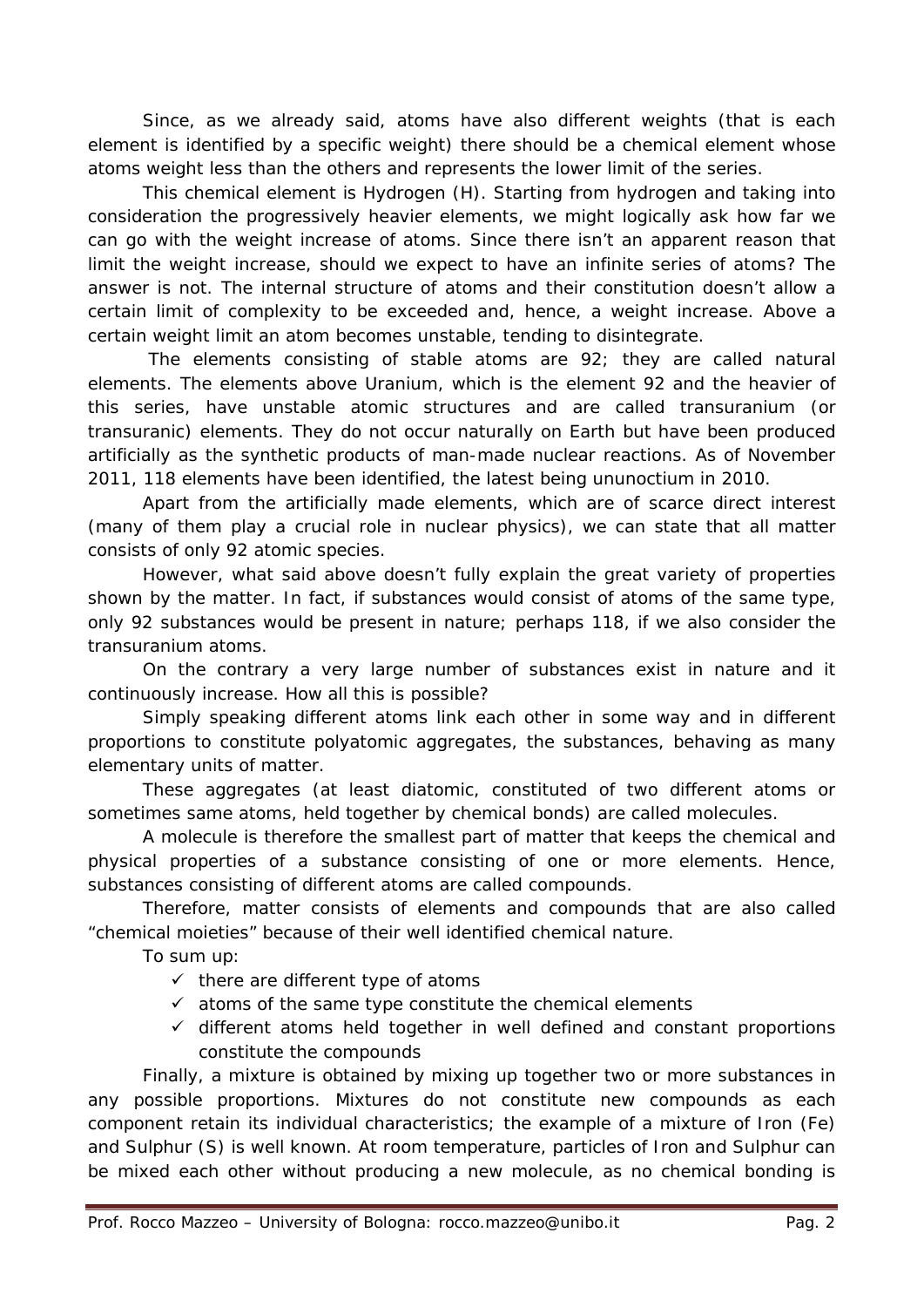established between the two elements. In fact, by means of a magnet, Iron can be easily mechanically separated from Sulphur. On the other hand, by heating the mixture a chemical bonding between the two element is established, and a molecular compound, named iron sulphide (FeS), is created; this compound is a new substance characterized by properties different from those of the single elements iron and sulphur.

A schematic drawing of matter and its components is presented in figure 1/1.



Fig. 1/1 – Components of matter

# 1.3 – *Atomic structure*

In light of contemporary atomic theories an atom can be schematically represented in the following way. All atoms are composed of a central *nucleus* within which almost all the mass of the atom is concentrated. An atomic nucleus is the small heavy central part of an atom consisting of nucleons: *protons* and *neutrons*. Protons are subatomic particles and a positive electric charge of 1 elementary charge, whereas neutrons are subatomic particles which have no net electric charge and masses slightly larger than that of protons.

The positive charge of the nucleus is neutralized by subatomic particles with a negative elementary electric charge surrounding the nucleus, having masses that are approximately 1/2000 that of protons, called *electrons*.

In normal conditions, an atom is electrically neutral, that is it carries no electrical charge and contains the same number of electrons and protons.

For example the simplest and lightest atom is hydrogen (H) that contains only one proton and one electron and can be schematically represented as a sphere; the proton is located in the centre whereas the electron rotates with high speed on the surface.

Let now consider an atom that we name D, whose nucleus consists of one proton and one neutron. Since the atom is electrically neutral, the overall charge is neutralized by only one electron. Moreover, since the proton and the neutron have almost the same mass and the weight of the electron is negligible, this atom weights double the hydrogen.

We could ask ourselves: is this another type of atom?

Before answering this question, we could consider (at least theoretically) a third atom consisting of two protons neutralized by two electrons; this atom would weight double an hydrogen atom and would have the same mass of the above mentioned atom D.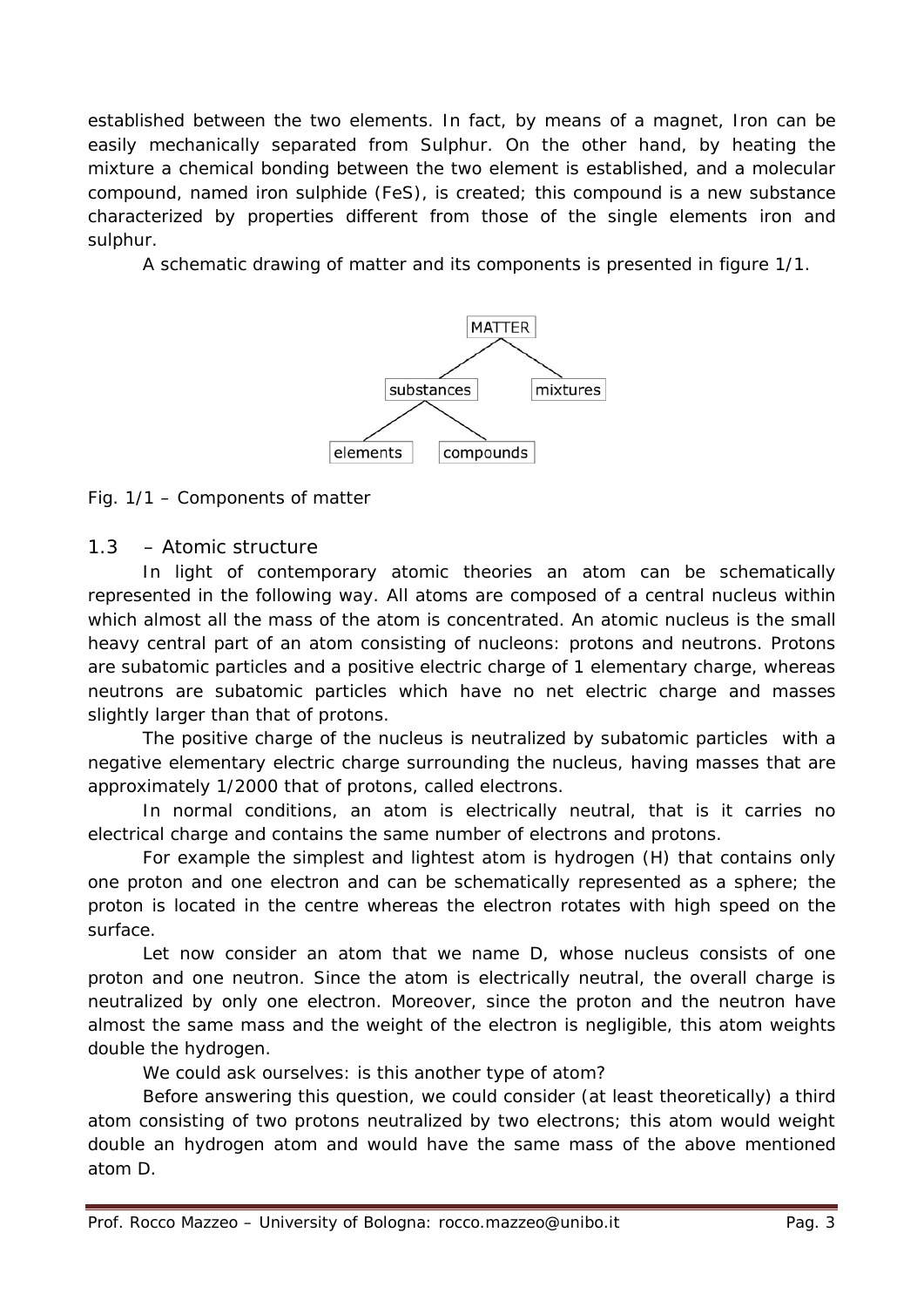This third atom and the atom D, though having the same mass, are two different species. The atom D is instead of the same type of the hydrogen atom, although has a double mass.

In fact, what makes atoms different each other and determines the chemical elements to which they belong, is not their weight (or, more precisely, their mass) but the *number of protons they have within their nucleus*.

To sum up, two atoms, though having the same mass, can belong to different chemical elements, if they have a different number of protons; on the other hand, independently from their mass, two atoms belong to the same chemical element when they have the same number of protons, to which an equal number of electrons corresponds.

However, because the number of electrons involved in chemical reactions can vary, each single atom is specifically identified only by the *number of protons* it contains in the nucleus: *atomic number* is the name given to this number and each chemical element has its own atomic number. Therefore, the only rigorous criteria to follow in the classification of elements is to arrange them by order of atomic number in a way that their periodic properties (chemical periodicity) are made clear.

To this purpose a periodic table of the chemical elements was first conceive by the Russian chemist D. Mendeleev and includes periods (usually horizontal in the periodic table) and groups (usually vertical). Elements in groups have some similar properties to each other (Figure 1/2) which result directly from the arrangement of the electrons moving around the external orbitals.

| 1                                                                                                                                                                                   |          |          |                 |           |           |                 |           |                  |                 |                  |           |           |                 |           |            |           |            |                   |
|-------------------------------------------------------------------------------------------------------------------------------------------------------------------------------------|----------|----------|-----------------|-----------|-----------|-----------------|-----------|------------------|-----------------|------------------|-----------|-----------|-----------------|-----------|------------|-----------|------------|-------------------|
|                                                                                                                                                                                     | н        |          |                 |           |           |                 |           |                  |                 |                  |           |           |                 |           |            |           |            | 2<br>He           |
|                                                                                                                                                                                     | 3<br>Li  | 4<br>Be  |                 |           |           |                 |           |                  |                 |                  |           |           | 5<br>B          | 6<br>C    | 7<br>N     | 8<br>O    | 9<br>F     | 10<br>Ne          |
|                                                                                                                                                                                     | 11<br>Na | 12<br>Mg |                 |           |           |                 |           |                  |                 |                  |           |           | 13<br>Al        | 14<br>Si  | 15<br>P    | 16<br>S   | 17<br>CI   | 18<br>Ar          |
|                                                                                                                                                                                     | 19<br>κ  | 20<br>Ca | 21<br><b>Sc</b> | 22<br>Τí  | 23<br>ν   | 24<br>Cr        | 25<br>Mn  | 26<br>Fe         | 27<br>Co        | 28<br>Ni         | 29<br>Cu  | 30<br>Zn  | 31<br>Ga        | 32<br>Ge  | 33<br>As   | 34<br>Se  | 35<br>Br   | 36<br>Кr          |
|                                                                                                                                                                                     | 37<br>Rb | 38<br>Sr | 39<br>Y         | 40<br>Zr  | 41<br>Nb  | 42<br>Mo        | 43<br>Tc  | 44<br><b>Ru</b>  | 45<br><b>Rh</b> | 46<br>Pd         | 47<br>Ag  | 48<br>Cd  | 49<br><b>In</b> | 50<br>Sn  | 51<br>Sb   | 52<br>Te  | 53<br>ı    | 54<br>Xe          |
|                                                                                                                                                                                     | 55<br>Cs | 56<br>Ba |                 | 72<br>Hf  | 73<br>Ta  | 74<br>W         | 75<br>Re  | 76<br><b>Os</b>  | 77<br>1r        | 78<br>Pt         | 79<br>Au  | 80<br>Hg  | 81<br>TI        | 82<br>Pb  | 83<br>Bi   | 84<br>Po  | 85<br>At   | 86<br><b>Rn</b>   |
|                                                                                                                                                                                     | 87<br>Fr | 88<br>Ra |                 | 104<br>Rf | 105<br>Db | 106<br>Sg       | 107<br>Bh | 108<br><b>Hs</b> | 109<br>Mt       | 110<br><b>Ds</b> | 111<br>Rg | 112<br>Cn | 113<br>Uut      | 114<br>FI | 115<br>Uup | 116<br>Lv | 117<br>Uus | 118<br><b>Uuo</b> |
|                                                                                                                                                                                     |          |          |                 |           |           |                 |           |                  |                 |                  |           |           |                 |           |            |           |            |                   |
| 65<br>57<br>58<br>62<br>63<br>67<br>70<br>59<br>60<br>61<br>64<br>66<br>68<br>69<br>Lanthanides<br>Yb<br>Ce<br>Pr<br>Nd<br>Sm<br>Eu<br>Gd<br>Tb<br>Er<br>Pm<br>Ho<br>Tm<br>Dy<br>La |          |          |                 |           |           |                 | 71<br>Lu  |                  |                 |                  |           |           |                 |           |            |           |            |                   |
| Actinides                                                                                                                                                                           |          | 89<br>Ac | 90<br>Th        | 91<br>Pa  | 92<br>U   | 93<br><b>Np</b> | 94<br>Pu  | 95<br>Am         | 96<br>Cm        | 97<br>Bk         | 98<br>Cf  | 99<br>Es  | 100<br>Fm       | 101<br>Md | 102<br>No  | 103<br>Lr |            |                   |

Fig. 1/2 – The periodic table of the chemical elements

The previously discussed example of atom D is of course just a theoretical example, because actually it doesn't exist. In fact, the two protons, both positively charged, couldn't exist alone (they would experience a mutual repulsive force) without the contemporary presence of subatomic particles, which have no net electric charge,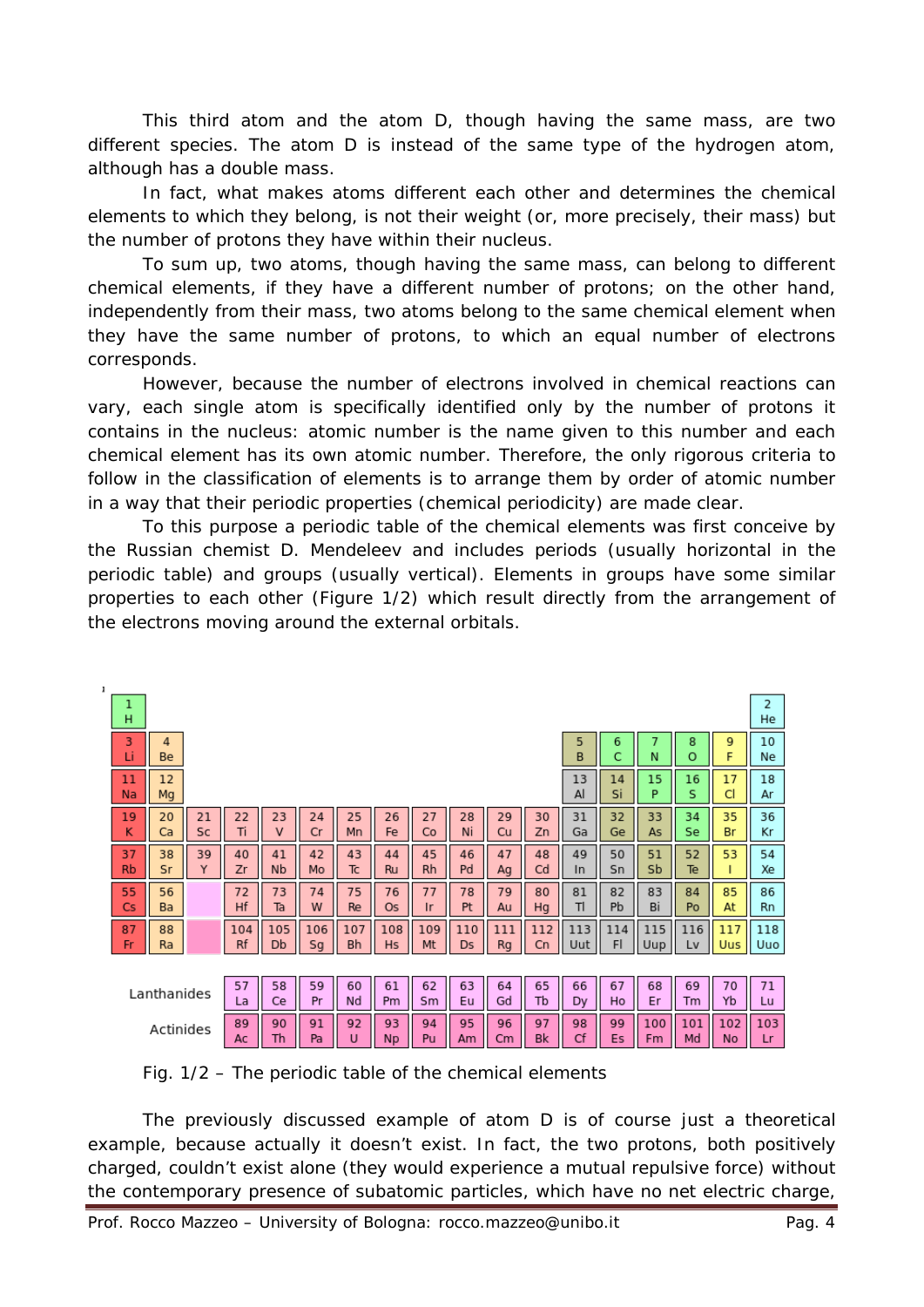called neutrons. A given atom generally consists of a number of neutrons equal or slightly higher that protons; however, it isn't as much constant for all atoms of an element.

In practice a single element cab be characterized by more than one atomic structure consisting of the same number of protons (and hence of electrons) but different number of neutrons. These variations do not affect the chemical properties of the element (that remain to be defined by the number of protons) but only its nuclear properties.

The variants of atoms a particular element can have are called *isotopes*: atoms of a particular element must contain the same number of protons but may have a distinct number of neutrons which differ from atom to atom, without changing the designation of the atom to a particular element. When the number of neutrons, in relation with that of protons, exceeds certain limit values an unstable atomic structure is produced, leading to *radioactive disintegration* phenomena. The case of the element Carbon(C) is given as an example.

 $C_6^{12}$  (6 is the atomic number and 12 is the mass number, that is the number of particles present within the nucleus: in this case 6 protons and 6 neutrons) and  $\mathsf{C}_6^{_{14}}$  ( 6 protons, but 8 neutrons) are two isotopes of the element carbon.  $C^{12}$  isotope is stable and abundant in nature, whereas  $C^{14}$  is unstable and hence radioactive. The presence of  $C^{14}$  in organic materials is the basis for the radiocarbon dating method to date archaeological and geological samples.

Another important chemical term of fundamental importance in chemistry is *atomic weight*, a dimensionless physical quantity based on the ratio of the average mass of an element to 1/12 of the mass of a C<sup>12</sup> atom (known as *unified atomic mass unit*).

You will notice that atomic weights are often expressed not as whole numbers but as decimals, and this is quite easy to guess as they result from the average of the different isotopes of a given element present in nature.

In the case of a molecule, consisting of more atoms, the *molecular weight* is determined by adding up the atomic weights of the atoms constituting the molecule:

For example, the calculation of the molecular weight of a gypsum molecule, consisting of di-hydrate calcium sulphate with the formula  $CaSO<sub>4</sub>·2H<sub>2</sub>O$ , has to be made by adding up the individual atomic weights of all atoms in the molecule:

| Chemical element | Atomic weight |
|------------------|---------------|
| Ca (calcium)     | 40,08         |
| S (sulphur)      | 32,064        |
| O (oxygen)       | 15,999        |
| H (hydrogen)     | 1,008         |

The molecular weight will be

| Chemical element | Atomic weight |
|------------------|---------------|
| Ca: 1 atom       | 40,08         |
| $S: 1$ atom      | 32,064        |
| $O: 6$ atoms     | 95,994        |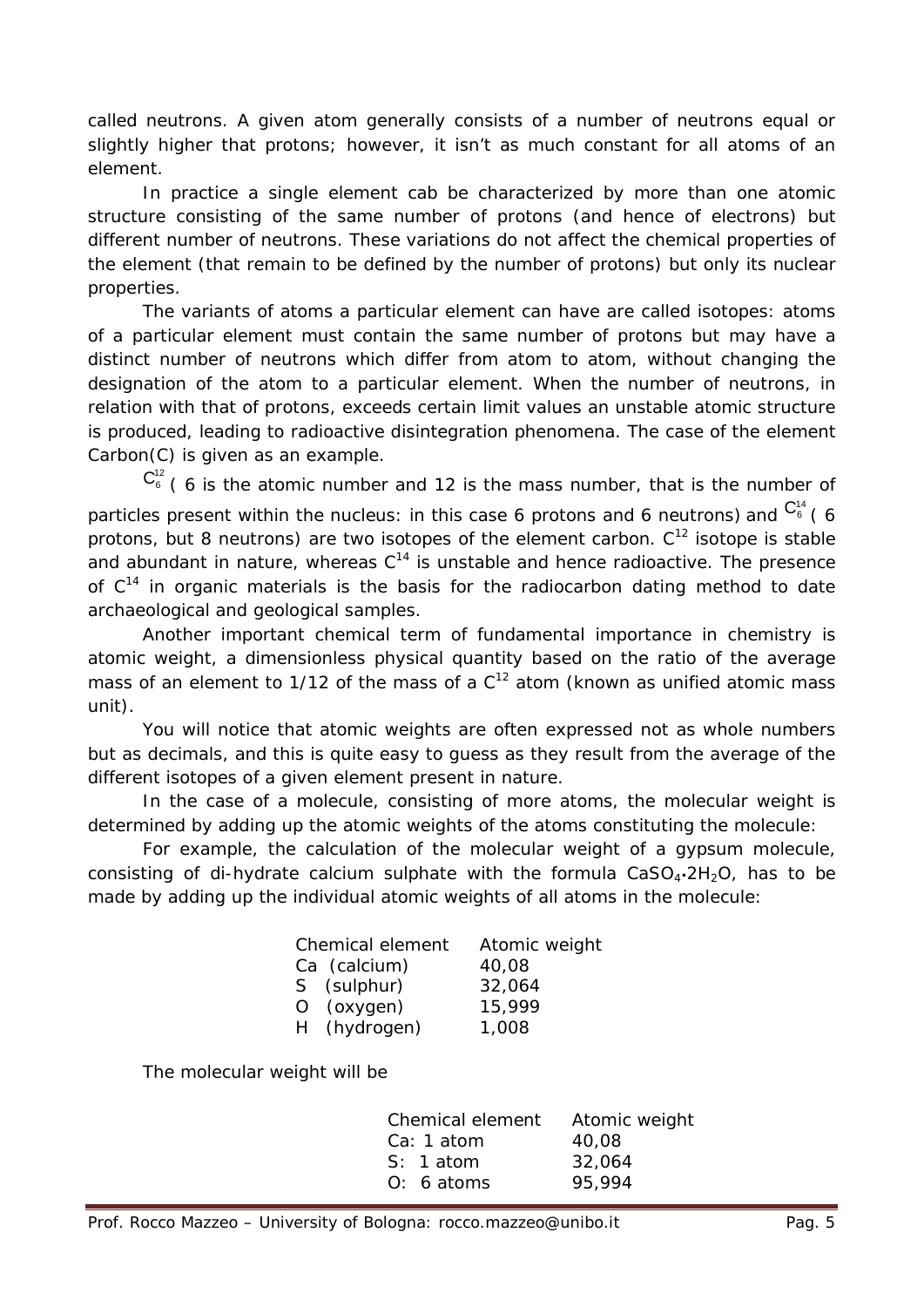|                  | $H: 4$ atoms         | 4,032   |
|------------------|----------------------|---------|
| Molecular weight | $CaSO_4 \cdot 2H_2O$ | 172,170 |

It is worth mentioning that both atomic and molecular weights are dimensionless as they represent weight ratios indicating how many times an atom is heavier than the unified atomic mass unit.

In chemistry there are two important units, the mole and the gram-atom that are used to express the relative quantities of reactants and products in chemical reactions. The number of molecules in a mole (known as Avogadro's number) is defined so that the mass of one mole (the term gram-molecule was formerly used) of a substance, expressed in grams, is exactly equal to the substance's mean molecular weight. On the other hand, the gram-atom is the quantity of a substance that contains Avogadro's number of atoms. Thus, for example, 1 mole of  $H_2O$  is 3 gramatoms of  $H_2O$ .

# 1.4 – *Orbitals, electronegativity, chemical bonds*

All atoms are composed of a central *nucleus* carrying a positive charge surrounded by electrons that carry a negative charge. But where these electrons are located?

According to quantum theory, we can never know the exact position of an electron as it moves around the nucleus within an *atomic orbital* which is a mathematical function that refers to the physical region where the electron can be calculated to be.

According to their shape, there exist *s*, *p*, *d* and *f* orbitals. These names indicate the orbital shape and are used to describe the electron configurations of an atom. There might exist 1 *s* orbital, 3 *p* orbitals, 5 *d* orbitals and 7 *f* orbitals. Each orbital can contain a maximum of two electrons. Table 1 reports for each orbital the maximum number of electrons it can host.

|  | type of orbital number of orbitals max electrons the orbital can host atomic shell |  |
|--|------------------------------------------------------------------------------------|--|
|  |                                                                                    |  |
|  |                                                                                    |  |
|  |                                                                                    |  |
|  |                                                                                    |  |

Tab. 1/1 *Orbitals, number of electrons and atomic shells*

Around each nucleus the orbitals are organized in layers called *shells*. The closest shell to the nucleus is called "K shell", followed by "L shell", then "M shell" and so on further and further from the nucleus. Each shell can contain only a fixed number of electrons; thus, for example, the K shell hold up 2 electrons, the L shell can hold up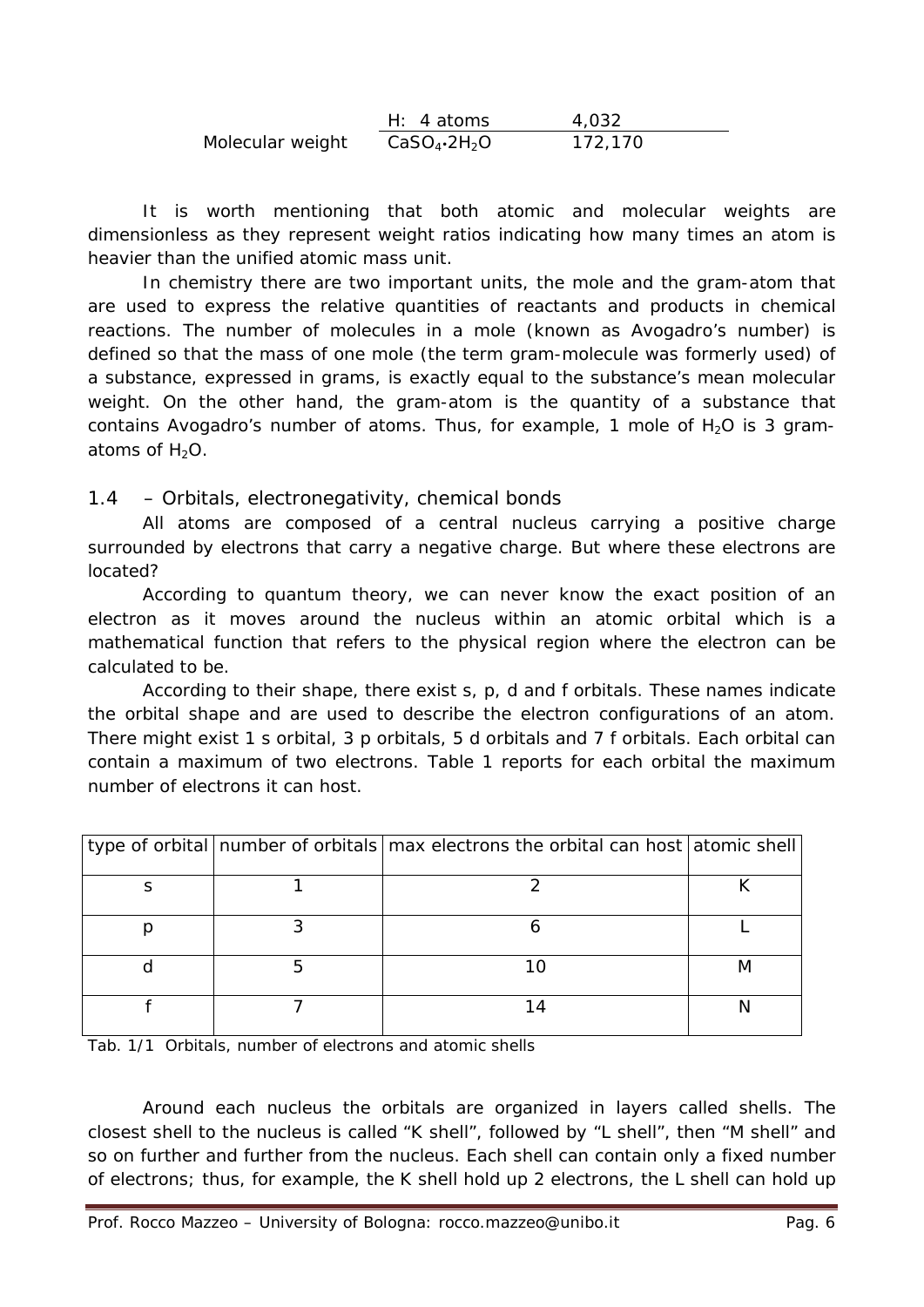8 electrons in its four orbitals, the M shell can hold up 16 electrons and so on so for. The electrons in the partially filled outermost shell determine the chemical properties of the atom (this is called *valence shell*), that is its tendency to establish bonds with atoms of the same type or with other atoms to form molecules.

Before getting into the discussion of chemical bonds we need to introduce the concept of electronegativity.

As we said, the tendency of an atom to acquire or to donate electrons located in its outermost is at the origin of all bonds between atoms. Electronegativity is a chemical property that describes the tendency of an atom to acquire more electrons in order to fill completely its outermost shell (electronegative atom); an atom that has only few electrons tends to donate them in order to create an empty shell (electropositive atom). Electronegativity is a dimensionless quantity ranging from around 0.7 to 3.98 (referred to as the Pauling scale) and cannot be strictly considered a property of an atom, but rather a property of an atom in a molecule. In general, electronegativity increases on passing from left to right of the periodic table of the elements and decreases on descending a group. Less electronegative chemical elements are said to possess a "metallic character", whereas highly electronegative elements possess a "non-metallic character".

Let now discuss the different chemical bonds that can be established between atoms.

## *Covalent bond*

The covalent bond is formed between atoms having approximately the same electronegativity by sharing the electrons of their outermost shell.

For example, an hydrogen atom contains one single electron in its single and outermost orbital; this atom, in order to reach a stable electron configuration (2 electrons in the *s* orbital) will have the tendency to complete it, attracting another electron.

Therefore, two hydrogen atom may complete their respective orbitals by sharing their single electrons. In fact, because the two atoms are the same and have the same electronegativity, there isn't any tendency for one of them to preferentially attract the electron of the other. This results in the sharing of the electrons between the two hydrogen atoms and the formation of an orbital, called *molecular orbital*, containing two electrons, which determines the establishment of a strong covalent bond. This type of bond may be represented graphically as the overlapping of two orbitals, each containing one electron only.

## *Polar covalent bond; dative covalent bond (or dipolar bond)*

Let now consider two atoms with different electronegativity. A bond can again be established by sharing their electrons located in their outermost shells. However, because of their different electronegativity, the two electrons are not equally shared between the two atoms but they tend to be closer to the more electronegative atom; as a consequence the less electronegative atom remains with a slight excess of positive charge. This couple of electric poles joined by a bond is called *dipole* and a *polar covalent bond* is, therefore, formed between the two atoms.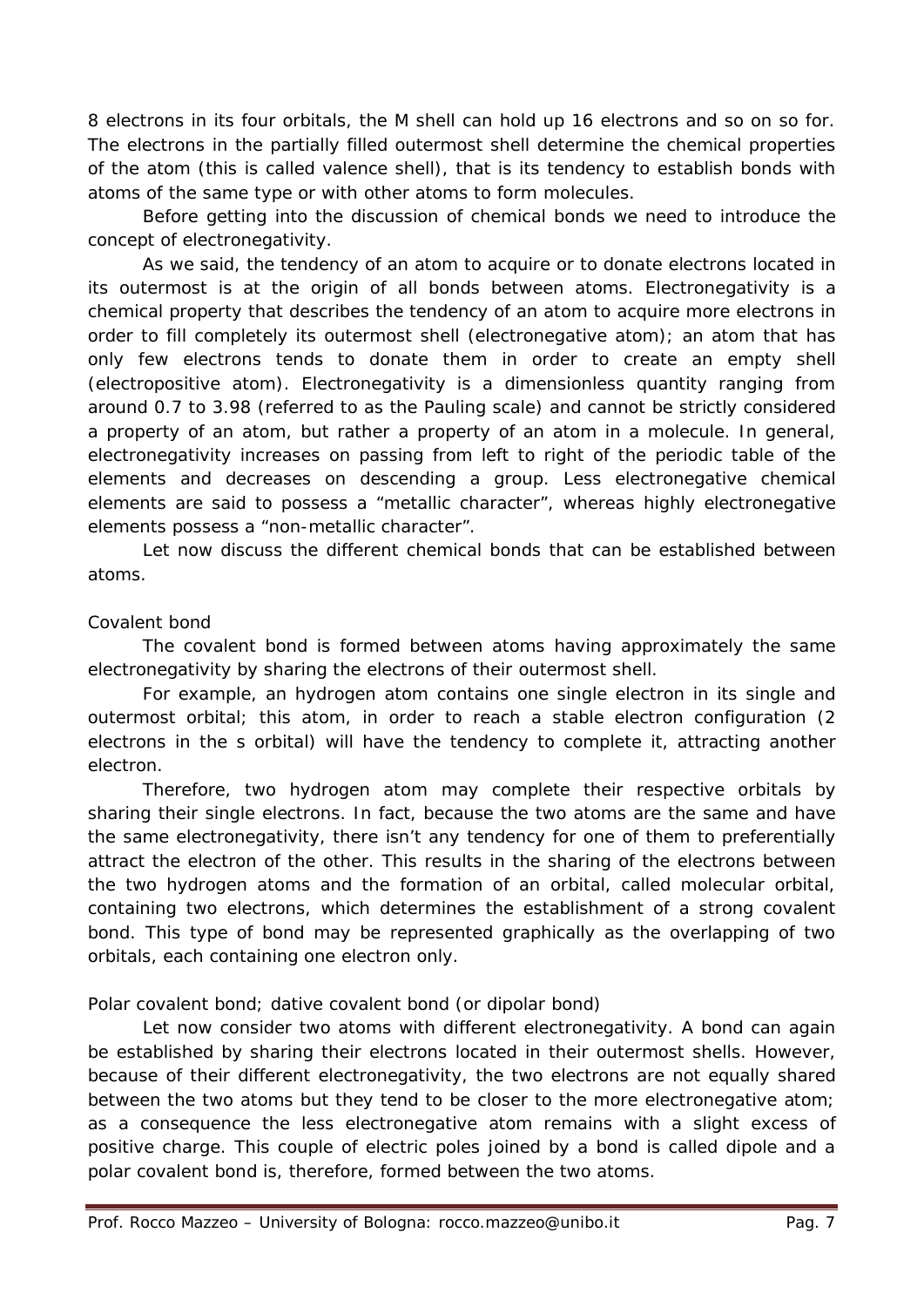In general, the covalent polar bond is due to electrons belonging each from the single atoms involved in the bond. However, it may happen that the two electrons belong both from only one of the two atoms involved. The bond established in this way is called *dative covalent bond*, which differs from the polar covalent bond in the way it is formed.

The polar covalent bond (asymmetric molecular orbital) differs from both the pure covalent bond (symmetric molecular orbital) and the ionic bond that will be discussed in the next paragraph. In fact, the electrons involved in the polar covalent bond aren't completely transferred from one atom to the other as it happens with the ionic bond but, as already said above, they just tend to be closed the more electronegative one. The polar covalent bond is the more diffused type of bond and can be considered in-between a ionic and a pure covalent bond; in fact, the probability that the high difference in electronegativity needed for the establishment of a ionic bond or the similar electronegativity needed for the establishment of a pure covalent bond is lower than the polar covalent bond requirements.

## *Ionic bond*

When the electronegativity of two atoms is very different the bond isn't anymore formed through the sharing of electrons, but they are rather preferentially transferred to the more electronegative atom. In this way the two atoms become electrically charged because in both atoms the number of positive charges (nucleus) does not match the number of negative charges (electrons). These chemical species are called *ions*. There may exist *anions*, consisting of atoms having an amount of electrons exceeding the number of protons (therefore negatively charged) and cations consisting of atoms that lost electrons (positively charged). The bond that can be formed between the two is called *ionic bond*; it greatly differs from the bonds we have been discussing so far and can be described as the result of the establishment of an *electrostatic interaction* between two or more ions.

Ions can be represented graphically as spheres whose electric charges are homogeneously distributed along the overall surface so that the electric force of attraction is exerted in all space directions. As a consequence, the concept of molecule cannot be applied, as it is not a couple of ions that is formed but rather a *ionic crystal*, that is a regular, ordered and tri-dimensional structure of billions and billions of ions.

# *Metallic bond*

The metallic bond is based on the sharing of the electrons of the outermost shell by a large number of atoms of the same metal element. It can be represented as a situation in which single atoms are surrounded by the electrons of the neighboring atoms to which they are linked. Generally speaking, we can say that each atom shares with the others both the unpaired electrons and their respective orbitals. The superimposition of these orbitals results in the formation of an orbital, extended to all atoms (electronic cloud), within which electrons are free to move. This is the *metallic bond* (the term *metallic bonding* seems to be more appropriate as this type of bonding is collective in nature and a single metallic bond does not exist).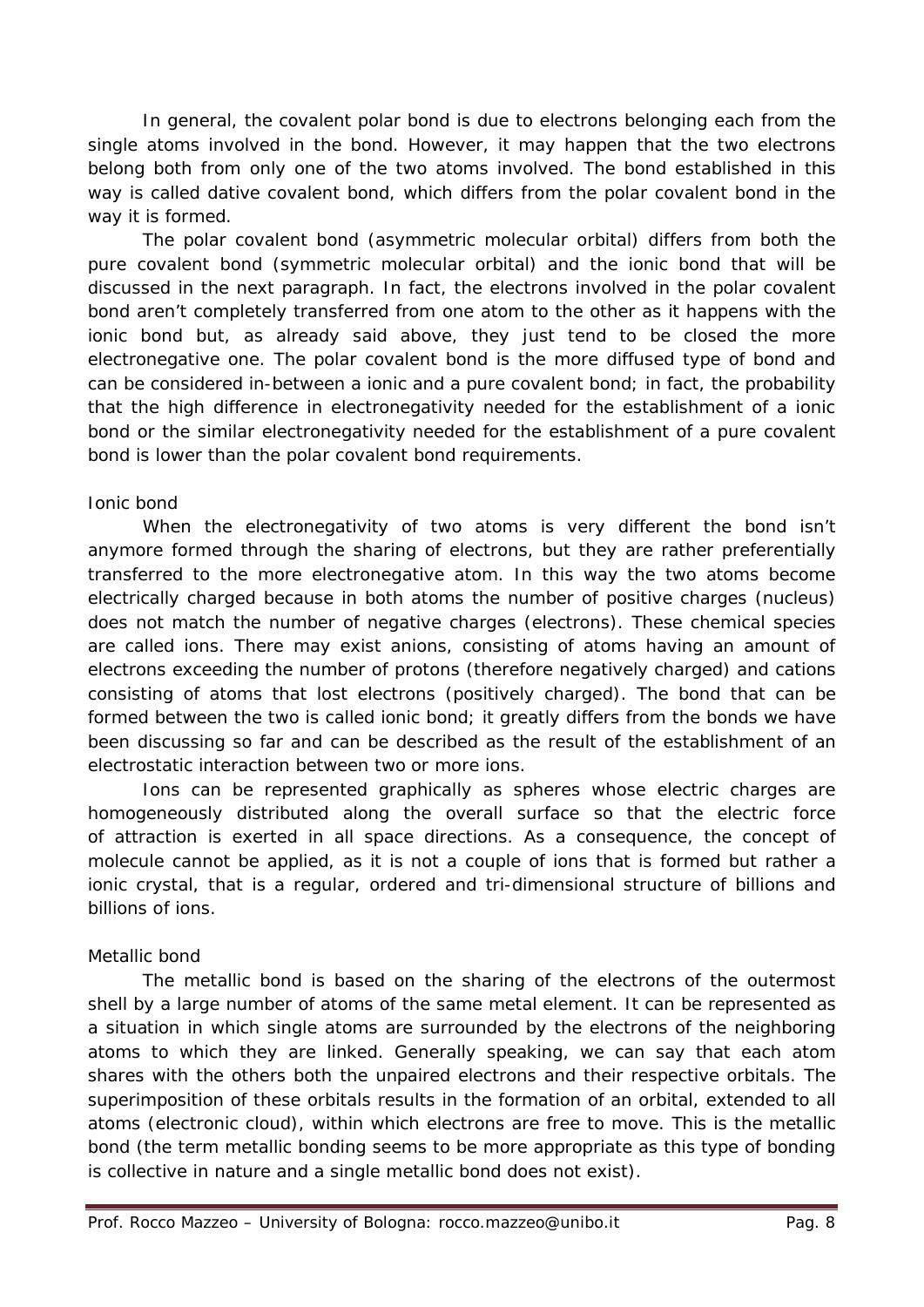Such a distribution of electrons implies the metal atoms to arrange themselves in the closest packed structure, that is a crystalline type structure that accounts for the many physical properties of metals, such as strength, malleability, ductility and thermal and electrical conductivity.

# 1.5 – *Intermolecular bonds. Hydrogen bond*

The covalent bonds (pure covalent and polar covalent bond) that are established between atoms of the same molecule are called *intramolecular bonds*.

However, attractions may also exist between one molecule and a neighboring molecule. These attractions, which are weaker that bonds between atoms and can be exerted in different ways and according with the nature of the molecules involved, are called *intermolecular bonds*.

Most of the chemical-physical properties of matter and most of the phenomena in which is involved, directly depend on the type and strength of these interactions.

The full understanding of intermolecular bonds is an issue of particular interest in chemistry for restoration, which always involves solubilization, adhesion, cohesion and transition states processes. Different type of intermolecular bond can be identified:

## *a) interaction between polar molecules*

a polar molecule is a molecule in which the centre of positive charge does not coincide with the centre of negative charge because the set of intramolecular attractions are not balanced in polarity.



Lozenge-shaped diagram representing a dipole molecule or dipole

Between two or more dipole molecules electrostatic attraction forces can obviously be exerted, leading to dipole-dipole intermolecular bonds (Fig. 1/3)

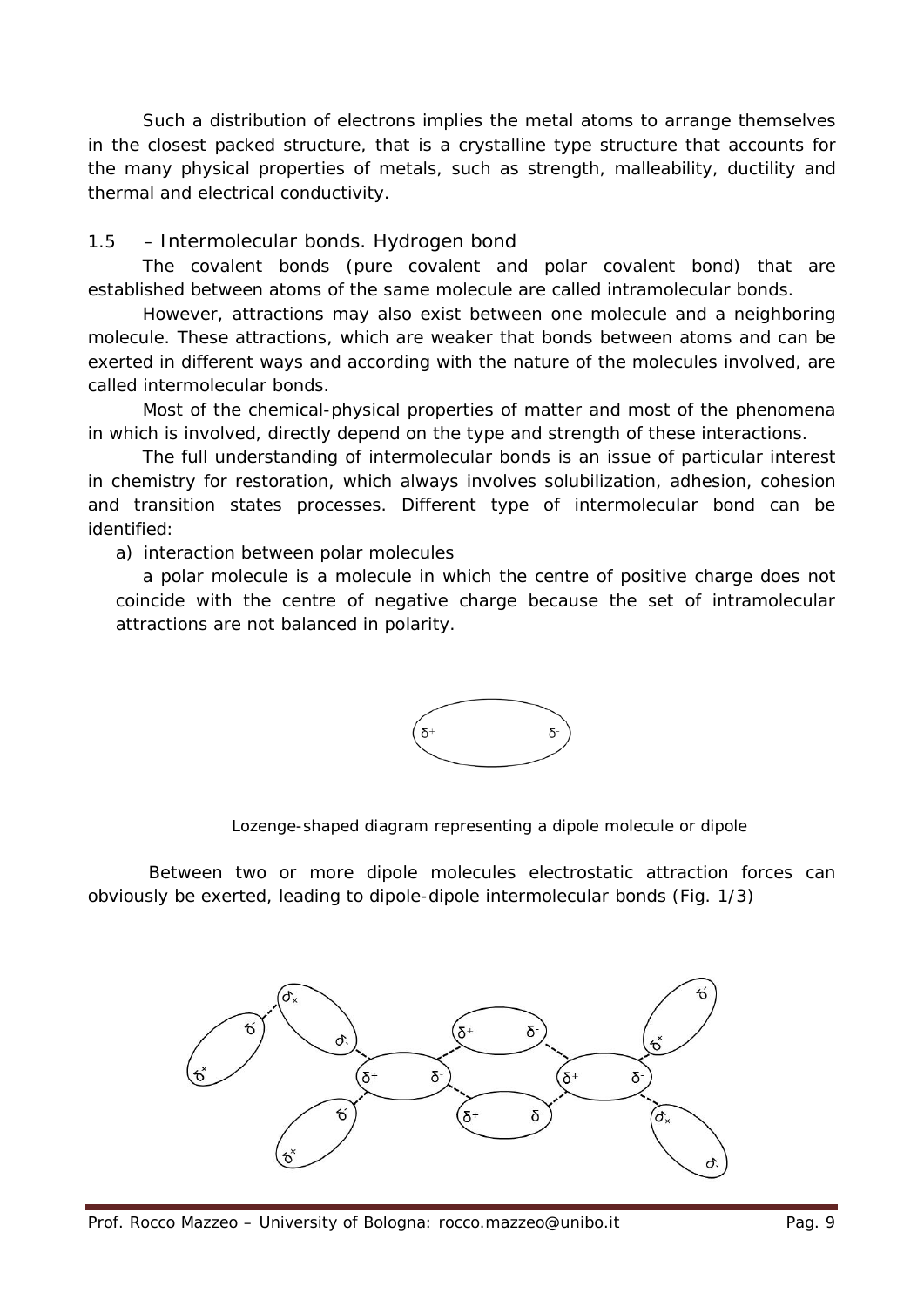Figure 1/3 – Schematic drawing of attraction forces among dipole molecules

#### *b) interaction between non-polar molecules*

a nonpolar molecule is a molecule which has no separation of charge, so no positive or negative poles are formed. In spite of that, nonpolar molecules can be attracted each other through weaker forms of intermolecular attractions called *van der Waals dispersion forces*. This term includes different type of forces, all characterized by the absence of an electrostatic character.

## *c) hydrogen bond*

When an hydrogen atom is covalently bonded to highly electronegative atoms such as nitrogen, oxygen, fluorine and chlorine an attraction force between the lone pair of the electronegative atom and hydrogen is created.

The proton that in this case is almost free, exerts through its positive charge strong attraction forces towards the negative pole of the neighboring molecules. In fact, the hydrogen bond is often described as a strong electrostatic dipole-dipole interaction, even though it also has some features of covalent bonding.

The simplest example of a hydrogen bond is found between water molecules:

the O-H bond of water is a covalent bond and, moreover, the hydrogen is bonded to oxygen, an highly electronegative atom. Such a situation allows the formation of an hydrogen bond.

The resulting hydrogen bond has an high polar character; in fact, oxygen is negatively charged whereas hydrogen carries a positive charge. This allows the establishment of attraction forces between the hydrogen of a water molecule and the oxygen of another water molecule (Fig. 1/4).



 Figure. 1/4 – Schematic drawing of hydrogen bonds between molecules of water (dashed lines indicate hydrogen bonds)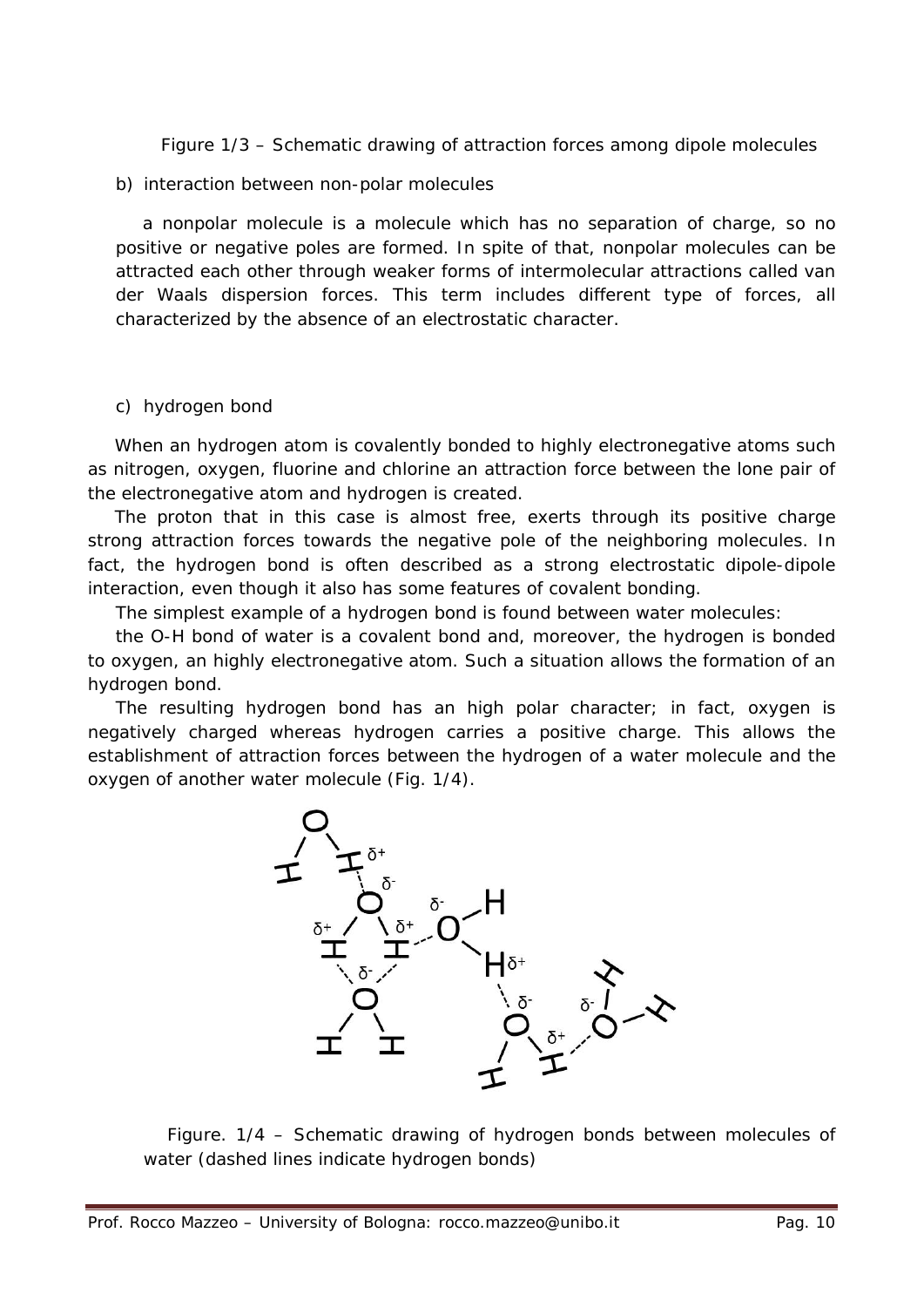The chemical and physical properties of substances are strongly affects by the presence of hydrogen bonding. For example, liquid water's high boiling point is due to the high number of hydrogen bonds each molecule can form relative to its low molecular weight.

In macromolecules such as proteins and cellulose, hydrogen bonds can be established internally to the molecule through the formation of the so called intramolecular hydrogen bonds.

1.6 – *Valence, oxidation number and oxidation state*

Valence (or valence number) is a measure of the number of possible bonds an atom of a given element can form and it is of great importance in chemistry as it is connected to the understanding of the composition, structure and properties of all chemical compounds.

Valence can be defined as the number of bonds a given atom has formed, or can form, with one or more other atoms. For most elements the number of bonds can vary. In fact, the valence number is directly linked to the outermost electron configuration of the atom and, hence, to its position within the periodic table.

Therefore, the elements of the "first group", which have an outermost electronic configuration *ns1* (1 electron in the orbital s of the different shells), can involve in the formation of the bond the only electron they have and are called *univalent* (*monovalent*). It can be said that they have a valence of one and thus can form only one bond.

In the same way, the elements of the "second group" are *divalent* (have a valence of two) because they have two electrons in their outermost shell (*ns2*) which can be involved in the formation of two bonds. And so on so for.

Elements are grouped in the periodic table according with the number of electrons they have in their outermost shell. However, the valence number of an element that matches its group number is not the only one that element can have; in fact this corresponds to its maximum valence.

We have already said that polar covalent and ionic bonds are the most common bonds that can be established between atoms of different elements; that is, bonds where the involved electrons are preferentially attracted by the more electronegative atom or even completely charged on it.

Therefore, chemists decided to numerically express the number of bonds an atom can form by taking into account the above mentioned electrons' delocalization (partial or total), and associating this number (corresponding to the valence) to a sign that can be negative, for the more electronegative atom, and positive for the other.

These are the numbers to which we make reference when using the term "*oxidation number of the element*", assigning to the term "*valence"* the already mentioned meaning (number of bonds).

Oxidation numbers should not be confused with oxidation states. They are usually numerically equivalent, so that these terms are often used interchangeably. In fact, oxidation states indicate the degree of oxidation of an atom in a chemical compound and are represented by integers, which can be positive, negative or zero. On the other hand oxidation numbers are represented by a Roman numeral placed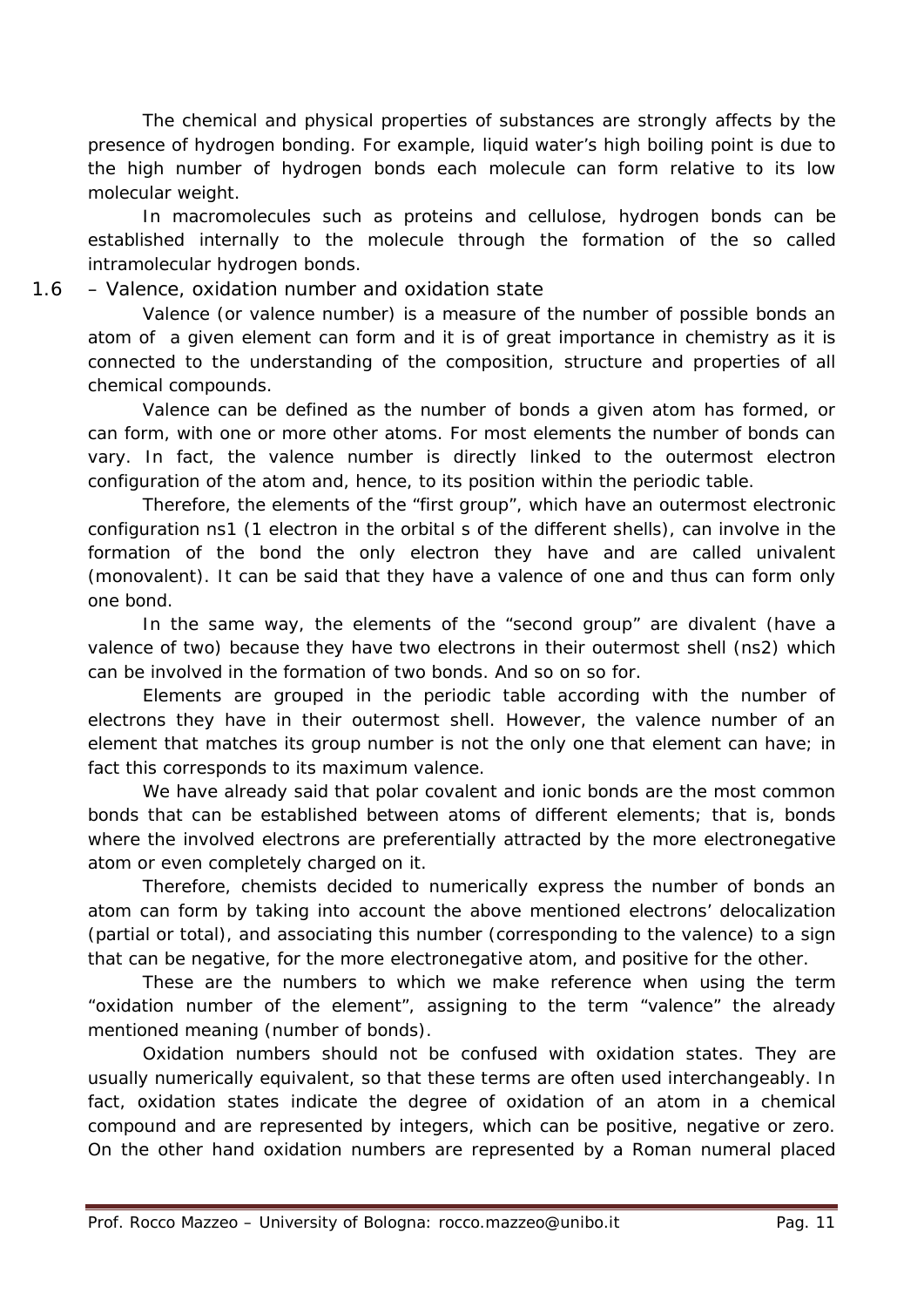either as a right superscript to the element symbol, or in parentheses after the name of the element without space between the element and the oxidation number For example:

- $\checkmark$  NaCl, sodium chloride ionic bond between Na<sup>+</sup> and Cl<sup>-</sup>: the oxidation state of Na is +1 and the oxidation number is  $I(Na^1)$  (or, sodium(III). The oxidation number of chlorine is -1 and the oxidation state is  $I$  (CI<sup>I</sup>). Both Na and CI are monovalent.
- $\checkmark$  H2O, water covalent bonds between hydrogen and oxygen (more electronegative). The oxidation state of H is  $+1$ , the oxidation number is H<sup>1</sup>, the oxidation state of oxygen is -2 and the oxidation number is  $O<sup>H</sup>$ . Hydrogen is univalent, whereas oxygen is divalent.

# 1.7 – *Aggregation states of matter*

Depending of ambient pressure, temperature and volume, matter (defined as anything that has both mass and volume, thus occupies space) is commonly said to exist in four states of aggregation, known as phases: solid, liquid, gas and plasma.

For example, let us consider water, which is the only common substance found naturally in all three common aggregation states of matter. At atmospheric pressure, by varying the temperature, water can take both a solid, liquid and gas forms. More precisely at temperatures equal or beneath 0°C (37°F, 273K) water takes a solid form, known as ice. Within a temperature range of  $0^{\circ}$ C to 100 $^{\circ}$ C it takes a liquid form and above 100°C it converts into a gaseous phase, known as water vapor.

The different states of aggregations of matter are closely related with the different structures that the particles (atoms, ions, molecules) of each substance can mutually have when submitted to different physical conditions and, hence, with the different type of intermolecular bonds that can be formed.

In fact, the atoms, ions, and molecules of *solid phase* materials arrange themselves into tri-dimensional organized structures, occupying regularly distributed equilibrium positions. These ordered structures are known as *crystal lattices*. All solid are characterized by these type of structures that, as a consequence, have their own volumes and shapes.

In comparison with the solid phase, the microscopic particles a *liquid* is made up are close together with no regular arrangement and free to move one another without changing the distance between them. A given liquid has its own volume but assumes the shape of the part of the container which it occupies.

The microscopic particles (in general, molecules) in a *gas phase* are well separated with no regular arrangements and can vibrate and move freely in all directions at high speeds. In the gas phase, particles bounce off the walls of its container, assuming the shape of it.

Finally, in physics and chemistry there exists a particular state of matter, known as *plasma*; it is a state of matter similar to gas in which a certain portion of the gas microscopic particles (molecules or atoms) are ionized (positive and negative ions) through heating or other means, such as strong electromagnetic field applied with a laser of microwave generator. Gas molecular bonds, if present, are in this way dissociated.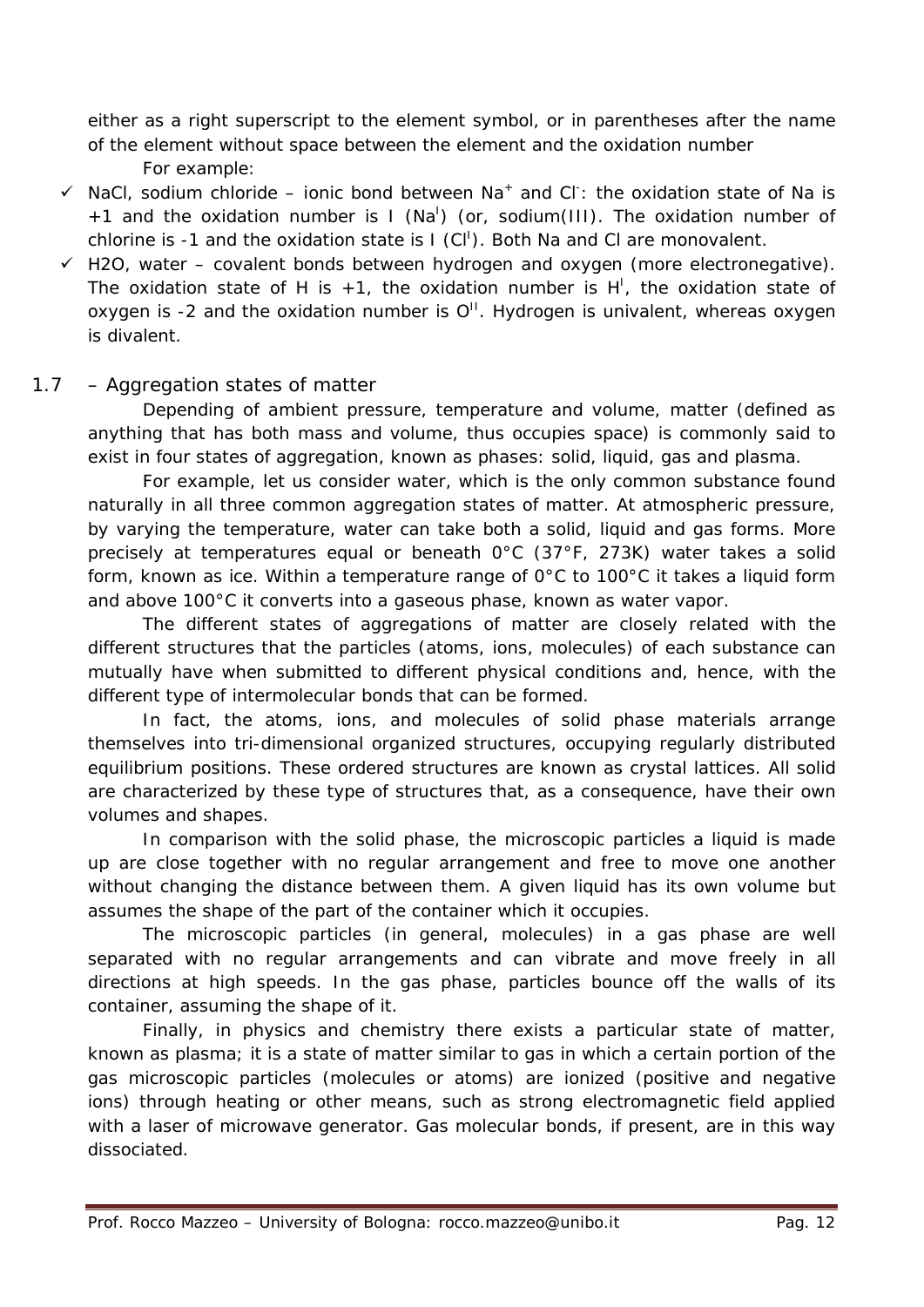There are substances that can apparently resemble solids without being organized into crystalline structures. These substances can be considered as closer to extremely viscous liquids rather than solids. Glasses, and particularly many natural and synthetic substances known as resins or plastics, fall into this category. Often, this pseudo-solid state is identified as "*vitreous state*".

Discussing about water, we have already said that temperature plays a crucial role in the transition from a state of matter to another and, moreover, this transition is related with the type of possible intermolecular bonds of a given substance.

The application of energy, such as temperature, to a solid results in an increase of its thermal state, that is his temperature increases. At a given temperature, the applied energy is strong enough to break some intermolecular bonds, thus allowing molecules to move more freely. The transition form a solid to a liquid phase, called *melting*, starts happening.

A further supply of energy yields exclusively to the breaking of intermolecular bonds present within the solid mass, without an observable increase in temperature. At the completion of the melting process, the substance is converted into a liquid and the temperature starts again increasing till all intermolecular bonds of the substance are completely broken. This is the point to which all molecules start diffusing disorderly in the surrounding atmosphere. The transition from a liquid to a gas phase is called *vaporization*. A schematic representation of all possible phase transitions is shown in figure 1/5.



Fig. 1/5 - Schematic representation of all possible phase transitions of matter

The direct transition from a solid to a gas phase is known as *sublimation*, (common to only few substances), whereas the opposite transition is called *deposition*.

The transition of a given substance from one phase to another happens at welldefined temperature and pressure values. The temperature values at which these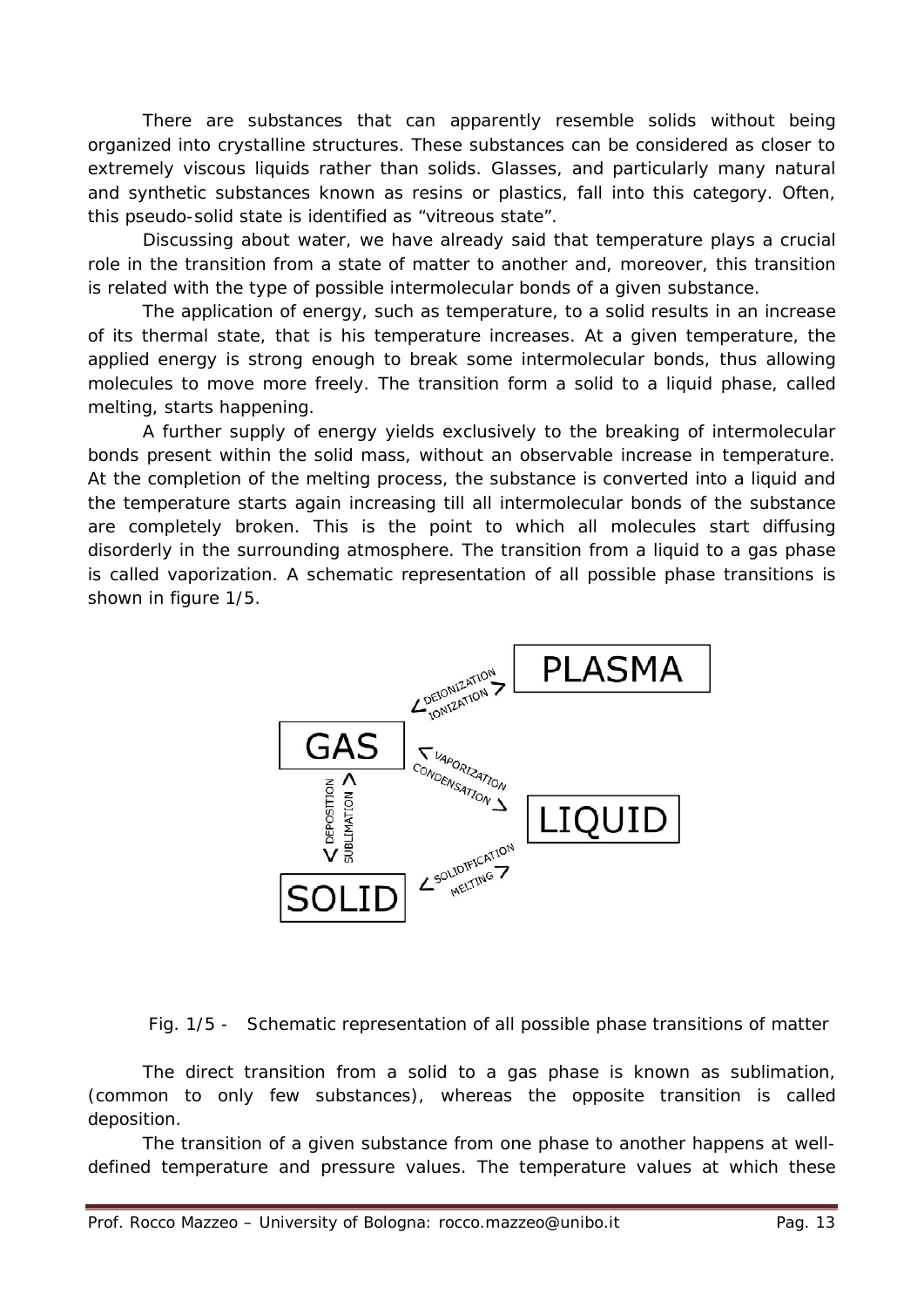transitions occur are known as *melting point* (and solidification point), *boiling point* (and condensation point), *sublimation point*, etc.

Any pressure variation greatly influences the boiling point of a substance. In fact, the lower the pressure the lower will be the boiling point of a given substance.

However, at atmospheric pressure not all substances can exist in all three common aggregation states of matter. In fact, the temperature needed for some substances to melt or boil could be so high that decomposition (chemical transformations yielding to other simplest substances) phenomena may occur.

Sometimes, but not for all substances, a pressure decrease can be used to lowering the boiling temperature thus allowing the transition from the liquid to the gas phase, without substance's decomposition.

In all phase transitions, what changes is just the state of aggregation of the substance and not its chemical composition; in fact, only the intermolecular bonds are broken, and not the intramolecular ones, so that just a physical and not a chemical transformation occurs.

## 1.8 – *Heterogeneous mixtures*

Two or more substances, present in the same or different state of aggregations, can be mixed, leading to mixtures that can be both homogeneous or heterogeneous.

Solids, immiscible liquids, liquids and insoluble solids, gases and solids and liquids and insoluble gases can be mixed up to form *heterogeneous mixtures*.

Mixtures of gases, miscible liquids, liquids and soluble solids are called homogeneous mixtures and also known as solutions (already discussed in Part I, chapter 3).

The main heterogeneous systems are reported in table 1/2; in the table the first term represents the dissolved (or dispersed) phase, whereas the second is the continuous medium generally present in higher concentrations.

| Solid in solid   | Solid mixtures          |
|------------------|-------------------------|
| Solid in liquid  | Suspensions (emulsions) |
| Solid in gas     | Smoke, dust             |
| Liquid in solid  | Inclusions              |
| Liquid in liquid | <b>Fmulsions</b>        |
| Liquid in gas    | Aerosols                |
| Gas in solid     | Sponges                 |
| Gas in liquid    | Foams                   |

Tab. 1/2 - Examples of heterogeneous mixtures

## 1.9 – *Chemical compounds and their nomenclature*

As we have already discussed in paragraph 1.4, atoms can link each other through the formation of chemical bonds. Chemical compounds can be formed by bonding atoms of different chemical elements. Compounds consisting of two chemical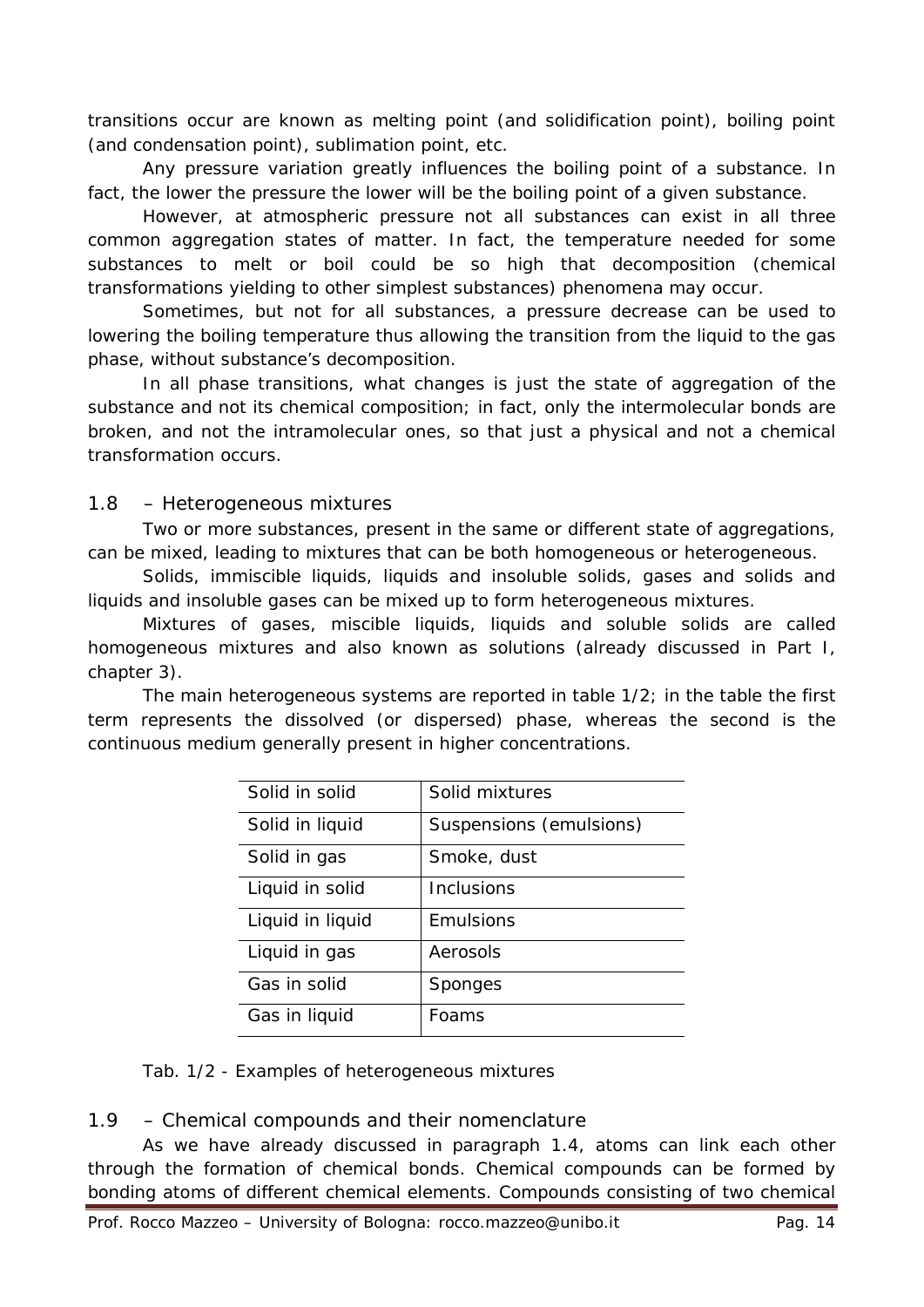elements are known as *binary compounds*, whereas *tertiary compounds* is the name assigned to those consisting of three elements, and so on.

As has already been said, the bonds of a ionic compound span all over it, whereas pure covalent and polar covalent bonds mainly concern a limited number of atoms which have chemically combined to form a single species known as *molecule*.

Both ionic and covalent compounds can be represented by an expression, known as the *chemical formula*, which states the number and type of atoms present in their molecules. In most cases the chemical formula really corresponds to the compound's molecule; on the contrary, the chemical formulas of ionic compounds conveys just the ratio of elements.

For example, the chemical formula of water  $(H<sub>2</sub>O)$ , states it is a compound consisting of the elements hydrogen and oxygen, which are present in a 2:1 ratio; moreover, as water is a non ionic compound, its formula also expresses the fact that it is really formed by two hydrogen atoms and one oxygen atom.

On the other hand, a molecule of sodium chloride (NaCl) is a ionic compound and its chemical formula states that it consists of just the elements sodium and chlorine present in a 1:1 atomic ratio. The concept of molecule as an elementary unit does not apply to this compound.

Both water (H<sub>2</sub>O) and sodium chloride (NaCl) are *individual chemical species*, in the sense that each of them is characterized by a series of chemical and physical properties and, therefore, its own chemical formula.

Thanks to its particular position in the periodic table, the element carbon is able to form unlimited carbon-carbon linear and branched chains, thus allowing the formation of a huge amount of compounds. The huge amount of carbon based compounds and their particular nomenclature, is the subject of a specific branch of chemistry, known as *organic chemistry*. On the other hand, *inorganic chemistry*, which refers to compounds of not-biological origins and not containing carbonhydrogen bonds, has a simpler nomenclature.

Inorganic compounds will be presented and discussed according with their similar chemical composition characteristics. The most important are the oxides, the hydroxides, the acids and the salts.

# 1.10 – *Oxides*

Oxides are binary compounds that contain at least one oxygen atom (oxidation state: -2) and one another element (M) in its chemical formula. Depending of the number of bonds (that in turns depends on its oxidation state) a given element can establish with oxygen, more than one oxide can be formed.

The following table 1/3 reports the oxides' general chemical formulas, some examples of oxides and their respective nomenclature.

| element's       | oxide's general               | examples of       | nomenclature        |
|-----------------|-------------------------------|-------------------|---------------------|
| oxidation state | formula                       | oxides            |                     |
| $+1$            | M <sub>2</sub> O              | Na <sub>2</sub> O | sodium oxide        |
|                 |                               | Cl <sub>2</sub> O | dichlorine monoxide |
| $+2$            | МO                            | CO                | carbon monoxide     |
| $+3$            | M <sub>2</sub> O <sub>3</sub> | $Al_2O_3$         | aluminium oxide     |
| + 4             | MO <sub>2</sub>               | PbO.              | lead dioxide        |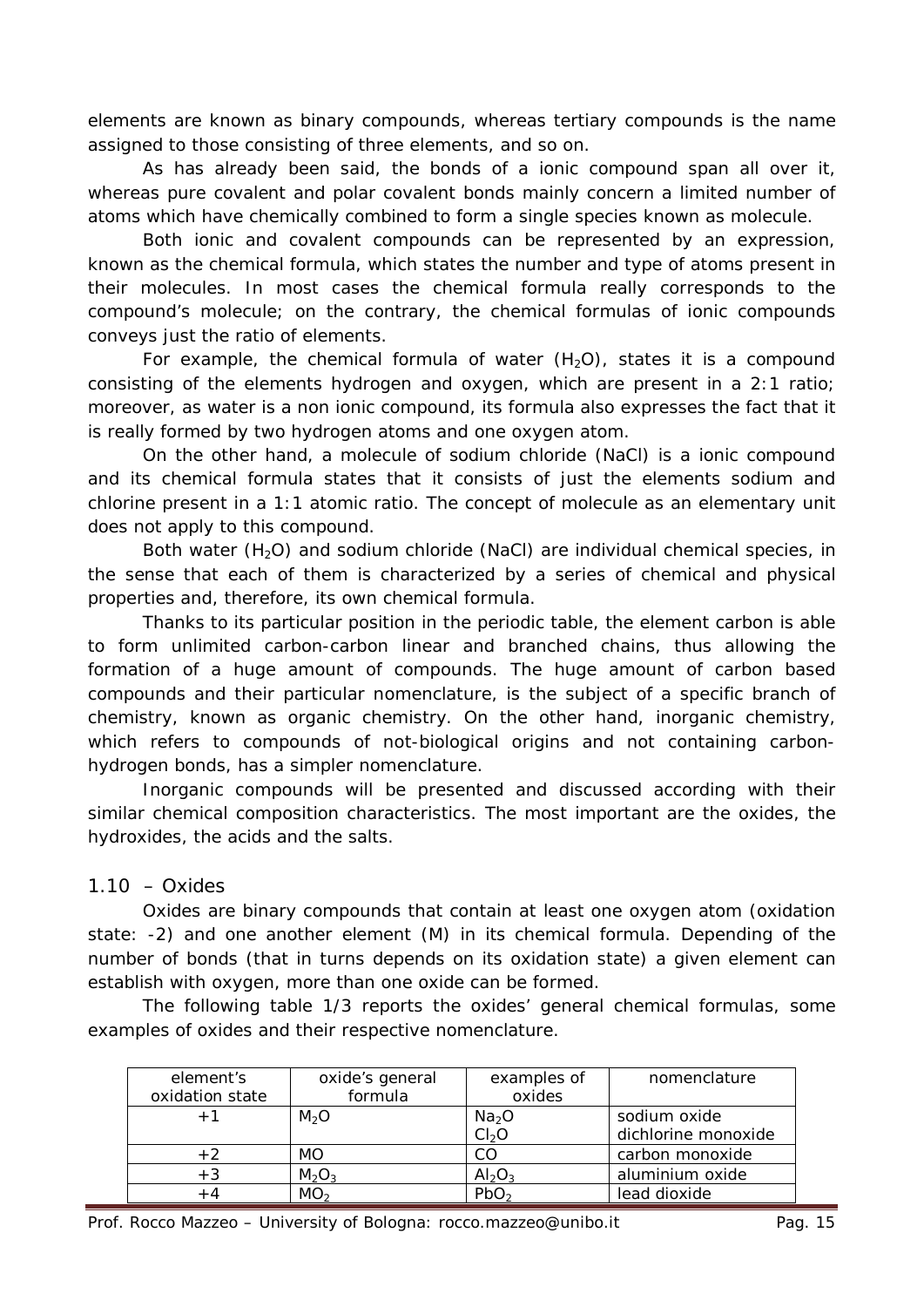| $M2$ O5         | $Cl_2O_5$                      | dichlorine pentoxide |
|-----------------|--------------------------------|----------------------|
| MO <sub>3</sub> | CrO <sub>3</sub>               | chromium trioxide    |
| $M_2O_7$        | Cl <sub>2</sub> O <sub>7</sub> | dichlorine heptoxide |
| MO.             | OsO.                           | osmium tetroxide     |

Tab. 1/3 – Examples of oxides' formulas and relative chemical nomenclature

In addition to the above mentioned nomenclature, the binary compounds that oxygen forms with chemical elements can be distinguished in *oxides* (compounds containing oxygen and chemical elements with a metallic character) and *anhydrides* (compounds containing oxygen and chemical elements with non-metallic character).

Oxides and anhydrides are important compounds in relation to their reaction with water, which yields respectively to the formation of bases and acids.

## 1.11 – *Acids and bases*

The Arrhenius definition of acids and bases is one of the oldest and states that an acid is a substance that produces hydrogen ions  $(H<sup>+</sup>)$  in aqueous solutions, whereas a base produces hydroxide ions (OH<sup>-</sup>) in aqueous solutions.

Modern theories define a base as a substance that can donate free electron pairs capable to establish dipolar bonds (also known as dative covalent bond or coordinated bond, a kind of covalent bond in which the two electrons derive from the same atom) with another substance; on the other hand an acid can be defined as an electron pairs acceptor.

As already said oxides and anhydrides react with water to form compounds known as bases and acids consisting of a given element, oxygen and hydrogen.

More precisely, the reaction between a basic oxide and water yields to the formation of a base known as hydroxide, whereas the reaction between an anhydride and water produces an *acid* (sometimes referred to as *oxoacid*, a traditional name for any acid having oxygen in the acidic group; this term stands in contradiction to "*hydracid*", for example hydrochloric acid HCl, lacking oxygen). The chemical formulas of oxoacids are written in a way that hydrogen comes first, then the element and lastly oxygen (e.g.  $H_2SO_4$ , sulphuric acid).

Acids' molecules often contain a number of hydrogen atoms different from that of oxygen. On the other hand, bases' molecules always contain the same number of hydrogen and oxygen atoms and their formulas are written in a way that a certain number of groups OH follow the element (e.g. Ca(OH)<sub>2</sub>, calcium hydroxide).

In chemistry, the simplest positive integer ratio of atoms of each element present in a compound is known as the *empirical formula* of that chemical compound. On the other hand, the *structural formula* of a chemical compound is a graphical representation of the molecular structure, showing how the atoms are arranged.

To sum up, we can say that for most of the applications of chemistry to restoration:

- $\checkmark$  acids are substances that produces hydrogen ions (H<sup>+</sup>) in aqueous solutions
- $\checkmark$  bases are substances that produces hydroxide ions (OH<sup>-</sup>) in aqueous solutions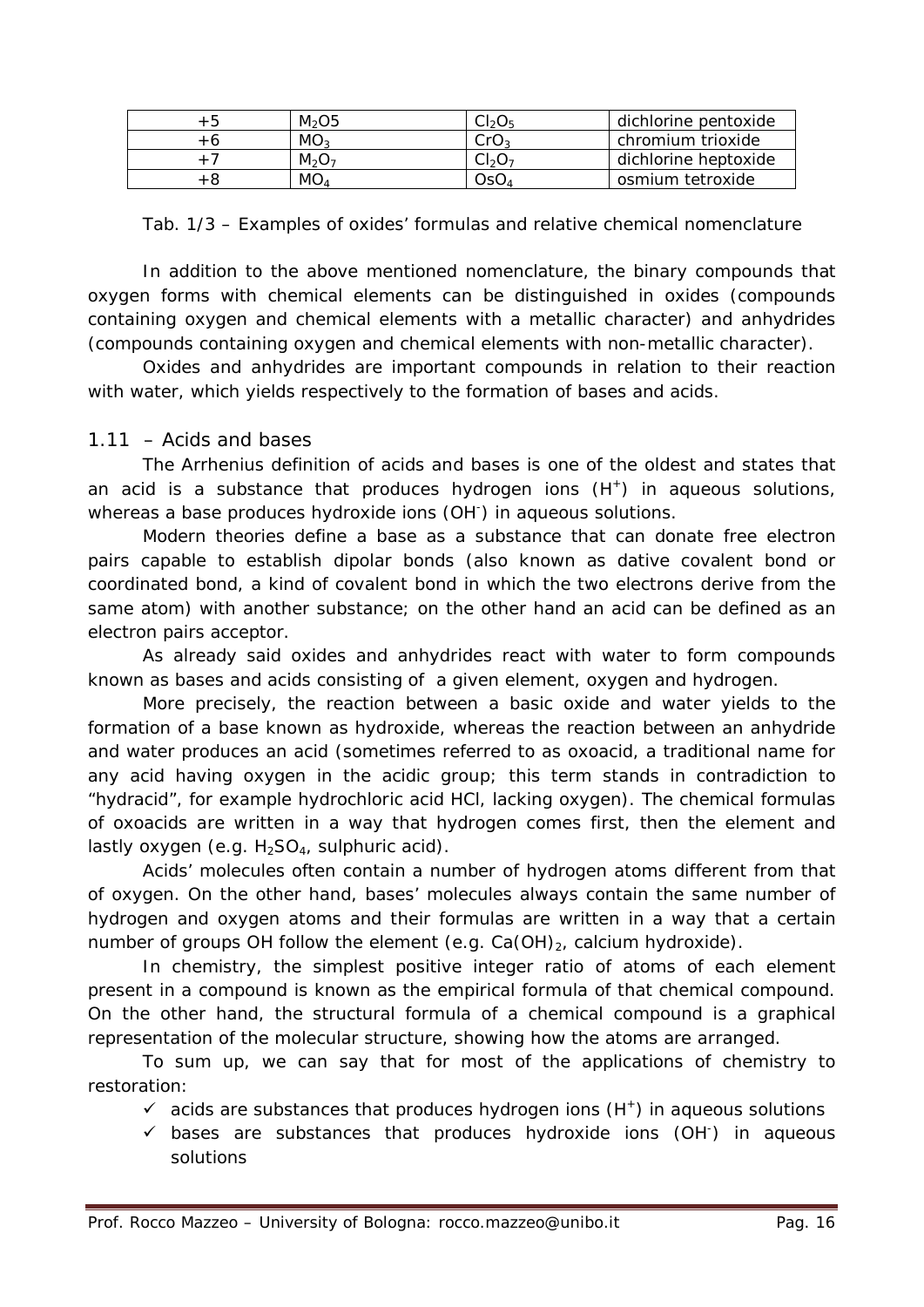$\checkmark$  hydracids are binary substances consisting of hydrogen bonded to an high electronegative element (e.g. hydrochloric acid, HCl)

## *1.12* – *Measure of acidity – pH*

The chemistry of aqueous solutions is dominated by the equilibrium between neutral water molecules and the ions they form.

 $H_2O(\ell) \rightleftharpoons H^+(aq) + OH^-(aq)$  (*l*: liquid *aq*: aqueous)

Acids and bases produce respectively hydrogen ions  $(H<sup>+</sup>)$  and hydroxide ions (OH<sup>-</sup>) in aqueous solutions: this process is known as dissociation. In a given volume of water, this dissociation can take place to a greater or lesser extent in relation with the acid or base type and quantity.

The abundance of  $H^+$  or OH $^-$  ions divided by the total volume is called *concentration* and is more precisely represented by the: "*number of gram-ions H+ or OH- present in 1000 cm<sup>3</sup> (1 litre) of solution*", known as *molar concentration*.

An acid dissolved in water produces a great quantity of  $H^+$  ions so that its concentration is greater than the concentration of OH- ions. As a consequence the dissolution of a base will produce higher concentration of OH- ions.

The acidity and basicity of an aqueous solution is measured through a logarithmic value known as pH (pH =  $-log[H^+]$ , where  $[H^+]$  represents the molar concentration of  $H^+$  ion).

pH values can vary from 0 to 14. A solution with pH values ranging from 0 to 7 is defined as acid, whereas values form 7 to 14 identify a basic or alkaline solution. A  $pH$  7 solution is called neutral, as the  $H^+$  and OH $^-$  molar concentrations are equal.

# 1.13 - *Strengths of acids and bases*

As we have already seen the pH of an acid or base water solution depends on the molar concentration of  $H^+$  ions. The number of ions produced in a given volume depends not only on the acid or base quantity dissolved in that volume, but mainly on their tendency to release to greater or lesser extent  $H^+$  ions (or OH $^-$  ions).

This tendency is known as strength of acid (or base) and depends on the percentage of acid (or base) that dissociate in water, producing H<sup>+</sup> (or OH<sup>-</sup>) ions.

An acid and a base can be schematically represented as H-A and B-OH:

| $H - A \leq H^+ + A^-$    | acid dissociation |
|---------------------------|-------------------|
| $B$ -OH $\leq B^+ + OH^-$ | base dissociation |

The more easily the dissociation reactions happen, that is the more the above mentioned dissociation equilibrium are driven to the right, the higher will be the molar concentration of H<sup>+</sup> and OH<sup>-</sup> and, therefore the strength of the acid or the base. Acids that strongly dissociate in water are known as *strong acids*, for example:

| <b>HCL</b>       | (hydrochloric acid) |
|------------------|---------------------|
| HNO <sub>3</sub> | (nitric acid)       |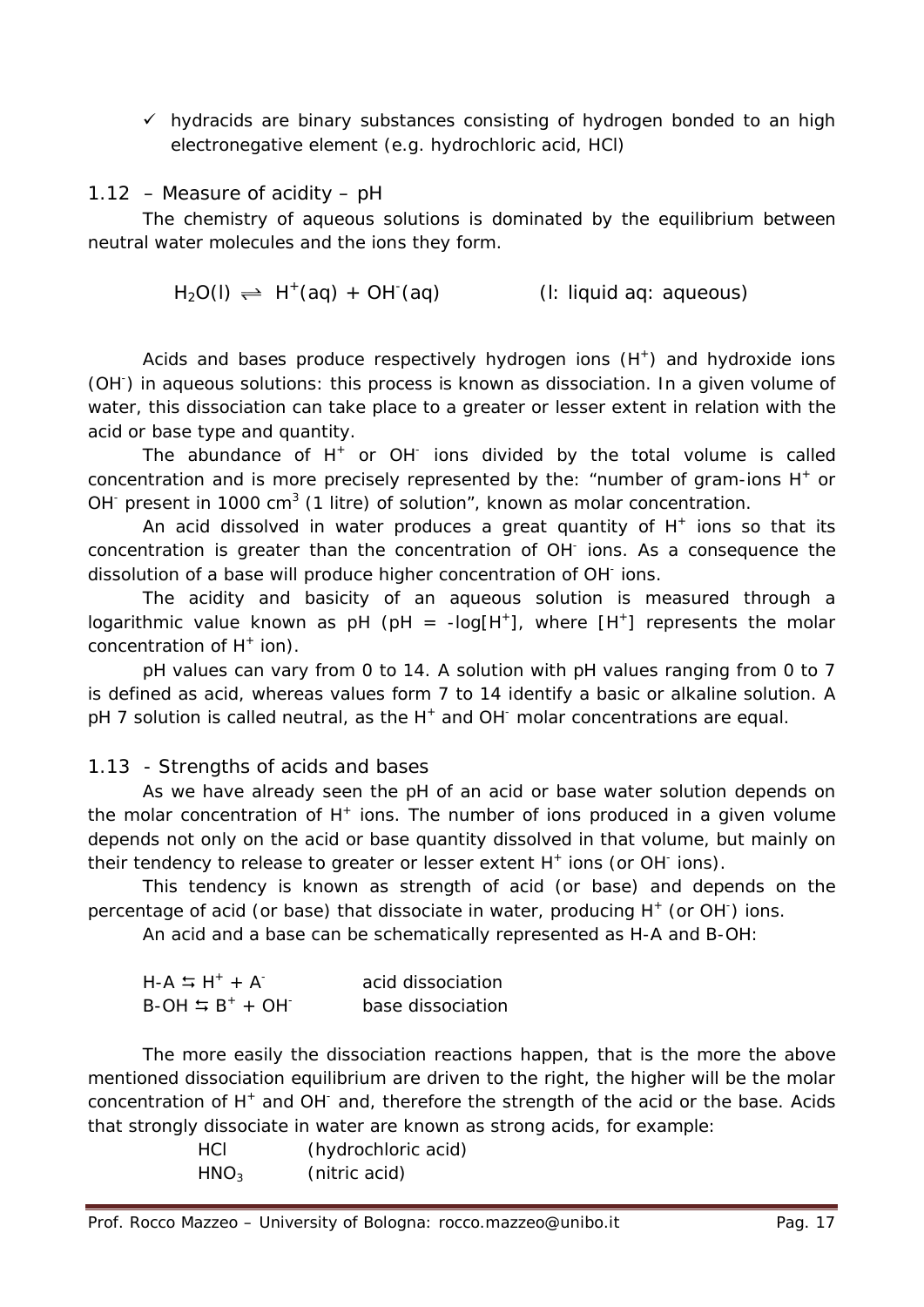## $H_2SO_4$  (sulphuric acid)

There also exist *medium* and *weak* acids.

Bases that strongly dissociate in water are known as *strong bases* [e.g. NaOH, sodium hydroxide; KOH potassium hydroxide; Ba(OH)<sub>2</sub> barium hydroxide], but there also exist *medium* and *weak bases*.

## 1.14 – *Salts*

The most familiar salt is sodium chloride, NaCl. The neutralization reaction of sodium hydroxide, NaOH, a base, with hydrogen chloride, HCl, an acid, yields to the formation of sodium chloride and water,  $H_2O$ :

 $HCI + NaOH \rightarrow NaCl + H<sub>2</sub>O$ 

The formula for sodium chloride, NaCl, indicates that equal numbers of sodium and chlorine atoms combine to form the salt. This is called a *normal salt* as it has neither hydrogen (H) nor hydroxyl (OH) in its formula. A salt that has hydrogen in its formula, e.g., sodium bicarbonate (NaHCO<sub>3</sub>), is called an *acid salt*. A salt that has hydroxyl (OH) in its formula, e.g., copper hydroxyl chloride (Cu[OH]Cl), is called a *basic salt*.

In addition to being classified as normal, acid, or basic, salts are categorized as simple salts (e.g. sodium chloride that contains only one kind of positive ion), double salts [e.g. mineral dolomite, calcium magnesium carbonate,  $CaMg(CO<sub>3</sub>)<sub>2</sub>$ , that contains two positive ions], or complex salts (e.g. potassium ferricyanide,  $K_3Fe(CN)_{6}$ , that contains a complex ion that does not dissociate in solution).

Moreover, there also exist *hydrates*, which are salts that include water in their solid crystalline form (e.g. mineral mirabilite, hydrous sodium sulphate,  $Na<sub>2</sub>SO<sub>4</sub>$  $10H<sub>2</sub>O$ ).

Salts are generally grouped according to the negative ion they contain: carbonates, nitrates, sulphates, chlorides, etc.

# 1.15 – *Amphoteric behaviour*

Many metals and most metalloids (elements with properties that are in between of those of metals and non-metals) form amphoteric oxides and hydroxides that can react as an acid as well as a base; this property is known as *amphoterism* and depends on the oxidation state of the oxide.

Amphoteric oxides behave as acids or bases depending on the chemical character of the substances with whom they react; in fact, they behave as bases when reacting with acids and as acids when reacting with bases.

As an example, the reaction of aluminium hydroxide,  $AI(OH)_3$  with an acid obviously yields to the formation of aluminium salts, whereas in the reaction with a strong base it will behave as an acid, thus forming the correspondent aluminates:

| $A(OH)_{3} + 3 HCl \rightarrow AICI_{3} + 3H_{2}O$         | (aluminium chloride) + (water)   |
|------------------------------------------------------------|----------------------------------|
| $AI(OH)_{3}$ + NaOH $\rightarrow$ Na[Al(OH) <sub>4</sub> ] | (sodium tetrahydroxidoaluminate) |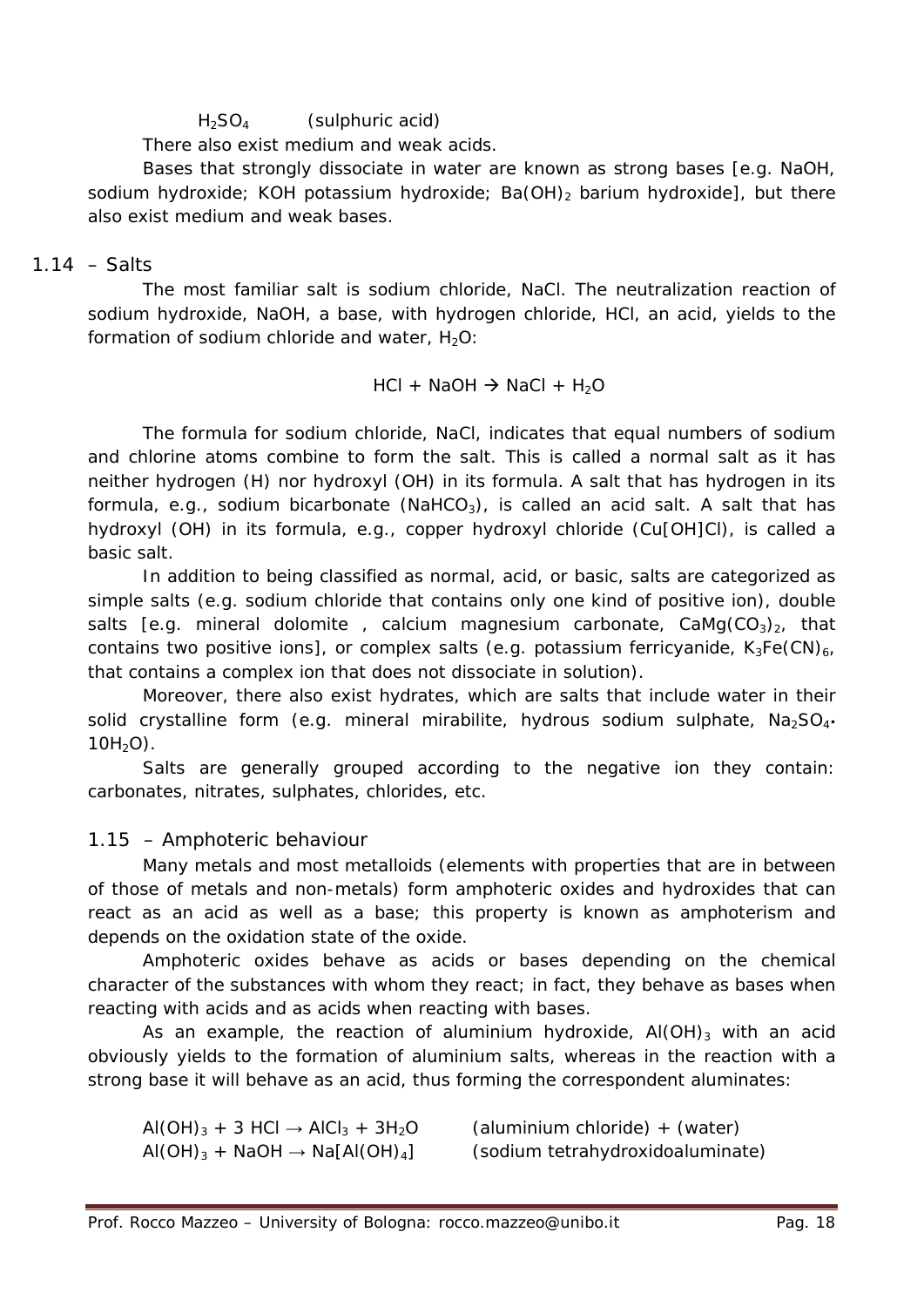## 1.16 – *Hydrolysis*

Hydrolysis is a chemical reaction of a compound with water resulting in the dissociation into its negative (anion) and positive (cation) constitutive ions.

In the following schematic representation the simplest case of a salt consisting of only one cation and one anion is shown:

 $B^+A^- \rightarrow B^+ + A^-$ 

Water, even to a very few extent, also ionizes into negative hydroxyl ions (OH<sup>-</sup>) and positive hydrogen ions  $(H^+)$ :

 $H_2O = H^+ + OH^-$ 

Therefore, a water solution of a salt contains, other than undissociated water, both  $B^+$ ,  $A^-$ ,  $H^+$  and OH<sup>-</sup> ions.

This salt solution can behave in three possible ways:

- a. If the anion A and the cation  $B^+$  of a salt belong both to a strong base and a strong acid, they will not have the tendency to bond  $H^+$  and OH $^-$  ions and form undissociated molecules of the acid and the base
- b. If the anion of the salt belongs to a strong acid and the cation to a weak or medium-strong base, the cation will have a more or less pronounced tendency to bond the OH- water anion. Such a tendency can be expressed by writing that the cation reacts with water (hydrolysis) to form undissociated molecules of the base:

 $B^+ + H_2O \rightarrow B-OH + H^+$ 

The excess of  $H^+$  ions present in the solution results in the formation of an acid solution (*acidic hydrolysis*)

c. If the anion of the salt belongs to a weak acid and the cation to a strong base, the anion will have a more or less pronounced tendency to bond the OH<sup>-</sup> water anion. Such a tendency can be expressed by writing that the anion reacts with water (hydrolysis) to form undissociated molecules of the acid:

 $A^-$  + H<sub>2</sub>O  $\rightarrow$  H-A + OH<sup>-</sup>

The excess of OH<sup>-</sup> ions present in the solution results in the formation of an basic solution (*alkaline hydrolysis*).

An example of behaviour a) is that of sodium chloride, NaCl, which is a salt formed by the reaction between a strong acid (HCl) and a strong base (NaOH):

 $Na^+ + Cl^- \rightarrow Na^+ + Cl^-$  (complete salt dissociation; no hydrolysis; pH=7, neutral solution).

An example of behaviour b) is that of ammonium chloride,  $NH<sub>4</sub>Cl$ , which is a salt formed by the reaction between a strong acid (HCI) and a weak base ( $NH<sub>4</sub>OH$ ):

 $NH_4$ <sup>+</sup>Cl<sup>-</sup>  $\rightarrow$  NH<sub>4</sub><sup>+</sup> + Cl<sup>-</sup>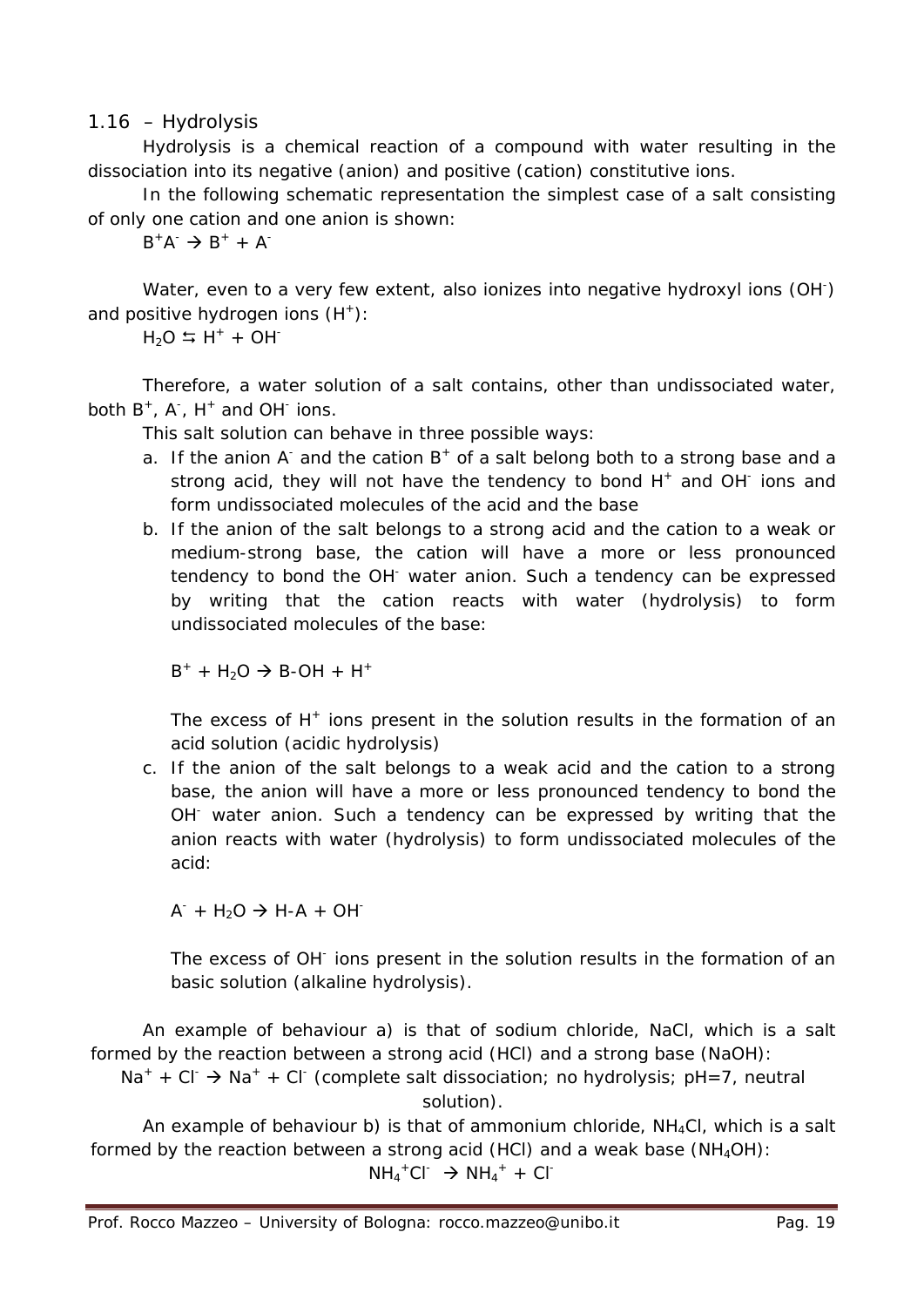$NH_4^{++} + H_2O \rightarrow NH_4OH + H^+$  (acidic hydrolysis; acid solution)

An example of behaviour c) is that of sodium carbonate,  $Na_2CO_3$ , which is a salt formed by the reaction between a strong base (NaOH) and a weak acid  $(H_2CO_3)$ :  $Na_2^{++}CO_3^- \rightarrow 2Na^+ + CO_3^ CO_3$ <sup>=</sup> + 2H<sub>2</sub>O  $\leftrightarrows$  H<sub>2</sub>CO<sub>3</sub> + 2OH<sup>-</sup> (alkaline hydrolysis; alkaline solution)

To sum up we can say that a salt solution can be:

| solutions | salt belonging to           |  |  |  |
|-----------|-----------------------------|--|--|--|
|           |                             |  |  |  |
| neutral   | strong acid and strong base |  |  |  |
| acid      | strong acid and weak base   |  |  |  |
| alkaline  | weak acid and strong base   |  |  |  |

In the case of salts formed by the reaction between a weak acid and a weak base, the resulting pH will be determined by the relative strength of the acid or the base they belong to.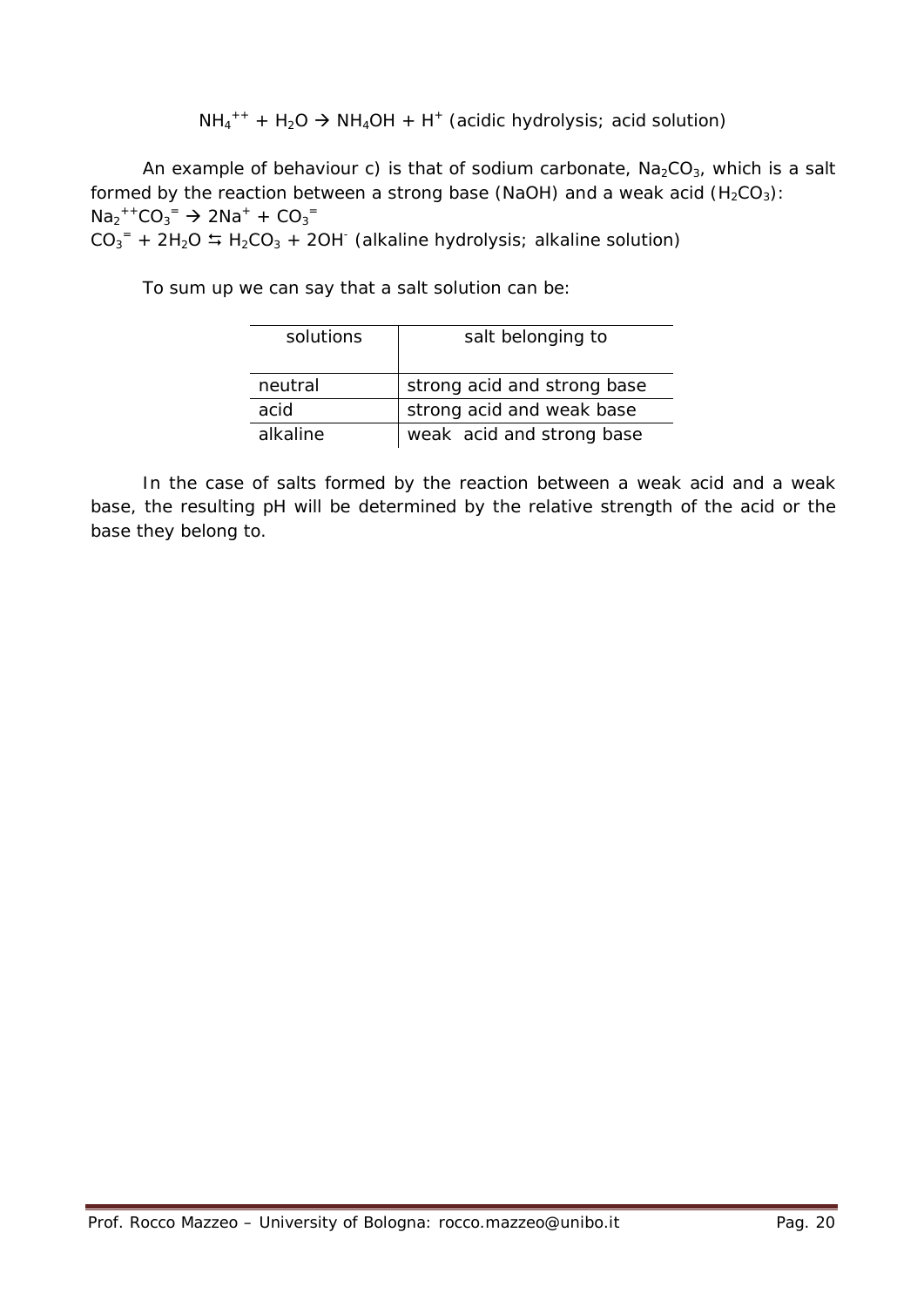#### CHAPTER 2

### CHEMICAL REACTIONS

## 2.1 – *Concept of chemical reaction*

A chemical reaction is a process that lead to the transformation of one set of chemical substances to another.

Unlike phase transitions which involves only intermolecular bonds, a chemical reactions is usually characterized by a chemical change, involving a partial or total breaking of intramolecular bonds and the successive formation of new bonds, hence new products, which usually have properties different from the reactants.

Any chemical substance can be represented by its *structural formula*, which is a graphical representation of the molecular structure, showing the type and number of constitutive atoms, their space arrangement as well as the type of bonds present. This set of structural features (type and number of atoms and bonds) constitute an energy arrangement (chemical energy) characteristic of each particular substance.

More precisely, each constituting atom is characterized by a certain quantity of energy, which results from the equilibrium between its protons, neutrons and electrons; each bond is also characterized by a certain energy that corresponds to energy needed to break it, etc. Therefore, the set of these various forms of energy implies each molecule to possess an overall energy value; in other words any chemical species, at standard environmental conditions, is characterized by a specific fundamental value of total energy.

It is therefore possible to establish an hypothetical scale of chemical energies where each substance occupy a well defined energy level.

Based on this assumption, a chemical reaction can be represented as a process involving the transition of a substance for one energy level to another. The substance (or substances) initially involved in a chemical reaction are called *reactants* (or *reagents*). Reactions often consist of a sequence of individual sub-steps, the so-called elementary reactions, and the information on the precise course of action is part of the reaction mechanism. Chemical reactions are described with *chemical equations*, which graphically illustrate the starting materials, *end products*, and sometimes intermediate products and reaction conditions.

Chemical equations consist of structural formulas of the reactants on the left and those of the products on the right They are separated by an arrow which indicates the direction and type of the reaction: a single arrow  $(\rightarrow)$  describes a reversible reaction and the tip of the arrow points in the direction in which the reaction proceeds.

A double arrow  $(\Rightarrow)$  pointing in opposite directions is used for equilibrium reactions or reversible reactions. In the following schematic representation of a chemical equation, reactants A and B are said to be in equilibrium with products C and D:

$$
A + B \leftrightarrows C + D
$$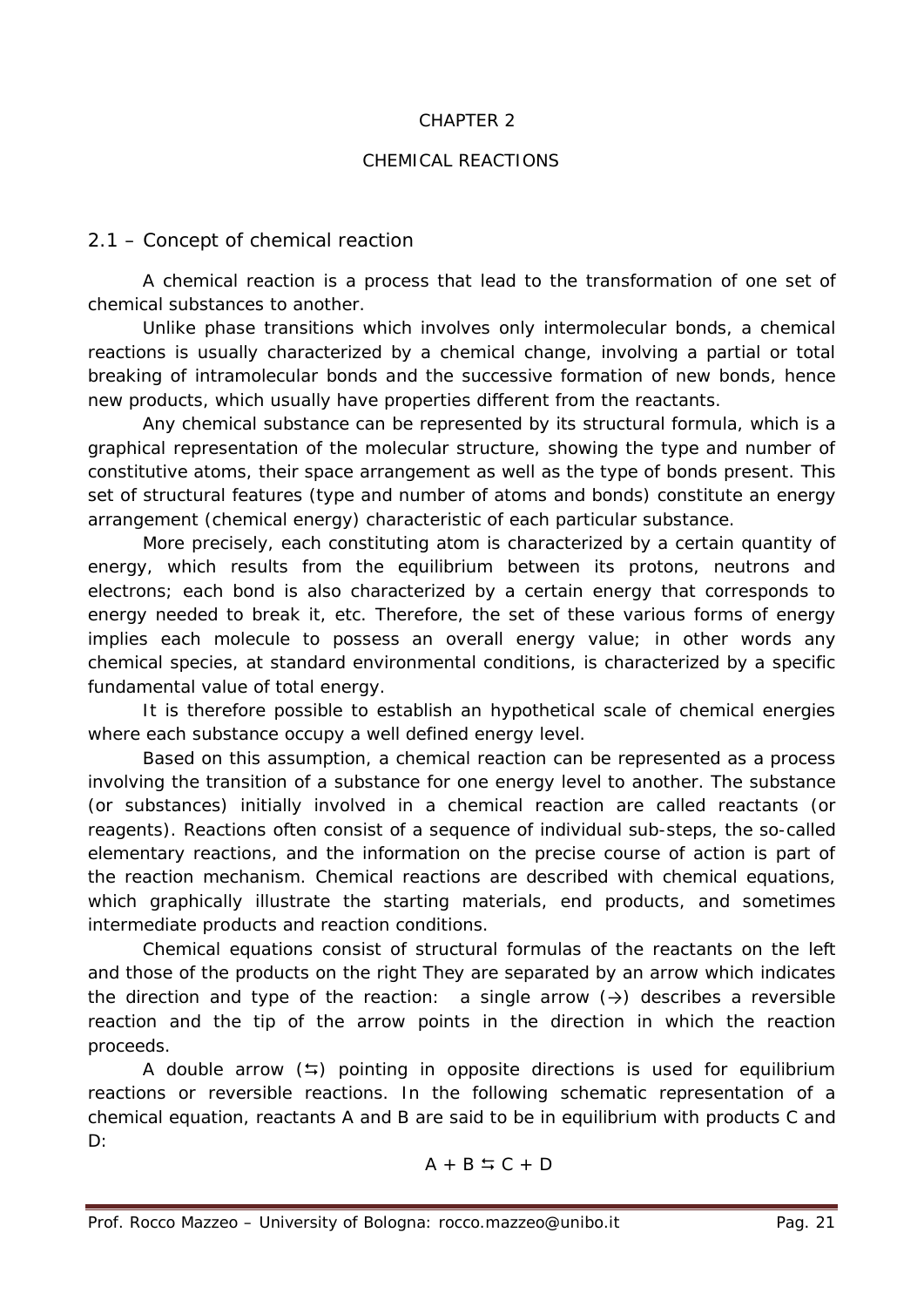In a chemical reaction, chemical equilibrium is the state in which the concentrations of the reactants ([A] and [B]) and products ([C] and [D]) have not yet changed with time. Usually, this state results when the forward reaction proceeds at the same rate as the reverse reaction and the ratio between the molar concentration of reactants and products remains constant. This process is called dynamic chemical equilibrium and is expressed by a constant:

$$
K_{eq} = \frac{[C] \cdot [D]}{[A] \cdot [B]}
$$

The value of the equilibrium constant  $(K_{eq})$  varies depending on external physical conditions such as temperature and pressure and, as a consequence, the single molar concentrations of the involved substances vary accordingly. Therefore, it may happen that under certain conditions the molar concentrations of the products can be higher than those of the reactants and vice versa, under other conditions. This means that are the external conditions under which a reaction takes place that control whether the forward reaction, instead of the reverse reaction, should preferentially take place.

### 2.2 – *Exothermic and endothermic reactions*

For a substance to be transformed into another, it is first of all necessary to break the intramolecular bonds constituting its molecule. This process often requires the supply to the reactant (or reactants) of a certain energy (ΔE) known as *activation energy*.

Therefore, some energy should be supplied to the reactant (A) in order to move it at least at an activated state (B). The second reaction stage foresees the establishment of new bonds and an higher or lower than the energy initially supplied to the reactant will be released.

An endothermic reaction is a chemical reaction that is accompanied by the absorption of energy. In other words, the energy needed for the reaction to occur  $(\Delta E_{AB})$  is higher than the total energy released ( $\Delta E_{BC}$ ). As a result of this, the reaction need extra energy ( $\Delta E_{CA}$ ) to be performed (usually in the form of heat) (Fig. 2/1).

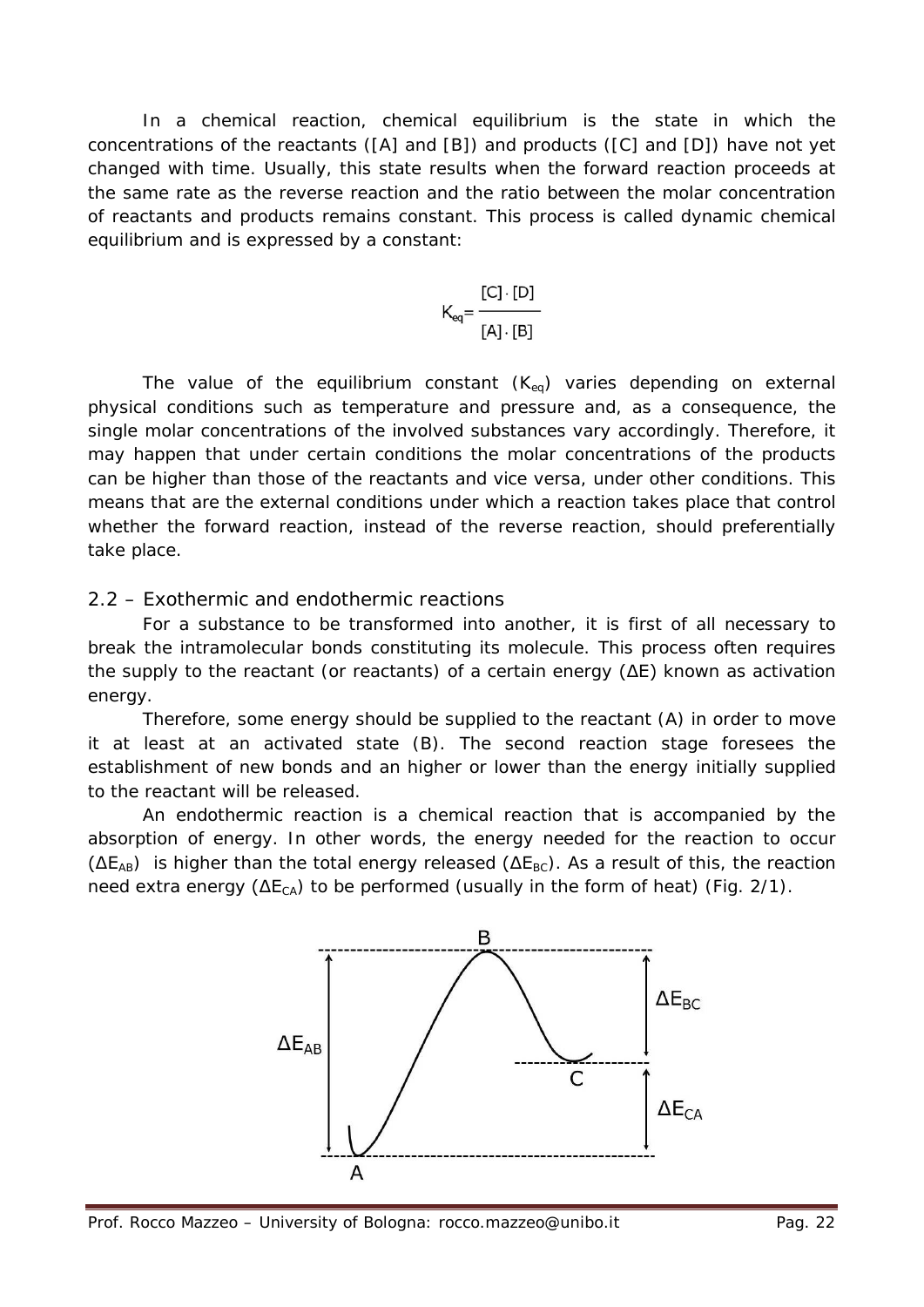### Fig. 2/1 – An energy profile of an endothermic reaction

An exothermic reaction is a chemical reaction that is accompanied by the release of heat. In other words, the energy needed for the reaction to occur  $(\Delta E_{AB})$  is less than the total energy released ( $\Delta E_{BC}$ ). As a result of this, the extra energy ( $\Delta E_{CA}$ ) is released, usually in the form of heat.



Fig. 2/2 – An energy profile of an exothermic reaction

Not always the reaction performance is favoured by the supplying of heat. In fact, while endothermic reactions (the system absorbs energy) are favoured by the supply of heating (the reaction proceeds towards the products' formation), exothermic reactions are unfavourable to such an heating supply.

## 2.3 – *Catalysis*

Depending on the nature of the reactants and the experimental conditions, chemical reactions reach an equilibrium in a short or large period of time.

Under normal experimental conditions, each chemical reaction happens at a certain *reaction rate*. A temperature increase raises the rate of a chemical reaction. However, a reaction rate increase can also be achieved by the participation of substances called *catalysts*. This process is known as *catalysis*. Catalysts are added in very few quantities, are not consumed by the reaction itself and are aimed at facilitating the breaking of chemical bond and lowering the *activation energy* (Ea), that is the energy that must be overcome in order for a chemical reaction to occur. The effect of a catalyst in a hypothetical exothermic chemical reaction involving reactants A and B to give C, is shown in figure 2.3.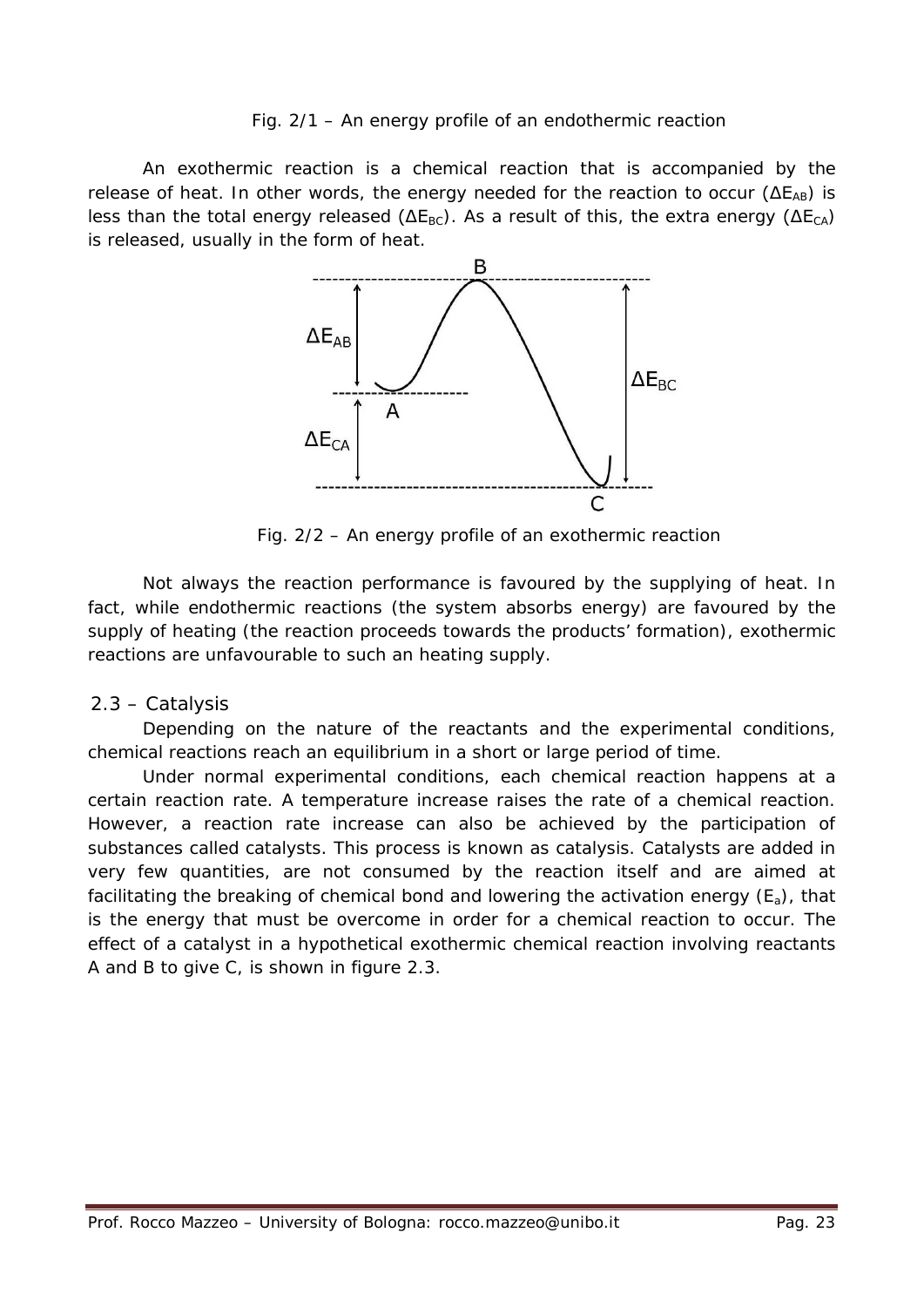

reaction progress

Fig. 2/3 – Schematic drawing showing the effect of a catalyst in an hypothetical exothermic reaction  $A + B$  to give C. The addition of a catalyst lowers the activation energy  $(E_a)$  (dotted line) that must be overcome in order to produce C.

Very often catalysts consist of solid substances in a powder form which held increasing their active surface.

As an example, catalytic reactions involving the addition or subtraction of hydrogen form a molecule and performed in the presence of platinum powder, are very common in chemistry.

In the field of biology, almost all chemical reactions may occur at lower temperatures thanks to the catalytic action played by particular substances known as enzymes (see, part I, chapter 3, paragraph 3.11).

Substances that slow a catalyst's effect in a chemical reaction are called *inhibitors*, which are sometimes referred to as "*negative catalysts*" since they decrease the reaction rate. As an example, commercially available hydrogen peroxide is sold with the addition of few quantities of negative catalysts, which are added to avoid its easy decomposition.

# 2.4 – *Type of chemical reactions*

Many are the type of chemical reactions involving inorganic compounds; the most important are:

- a- Synthesis reactions
- b- Addition reactions
- c- Decomposition reactions
- d- Single displacement (or substitution) reactions or double displacement reactions
- e- Oxidation-reduction (or redox) reactions

In a *synthesis reaction* two or more chemical species combine to form a more complex product:  $(A + B \rightarrow AB)$ .

In *addition reactions* reactants sum each other and at least one of the reactants is a compound.

*Decomposition reactions* can be considered the inverse of synthesis and addition reactions. In fact, in a decomposition reaction a compound is broken into smaller chemical species  $(AB \rightarrow A + B)$ .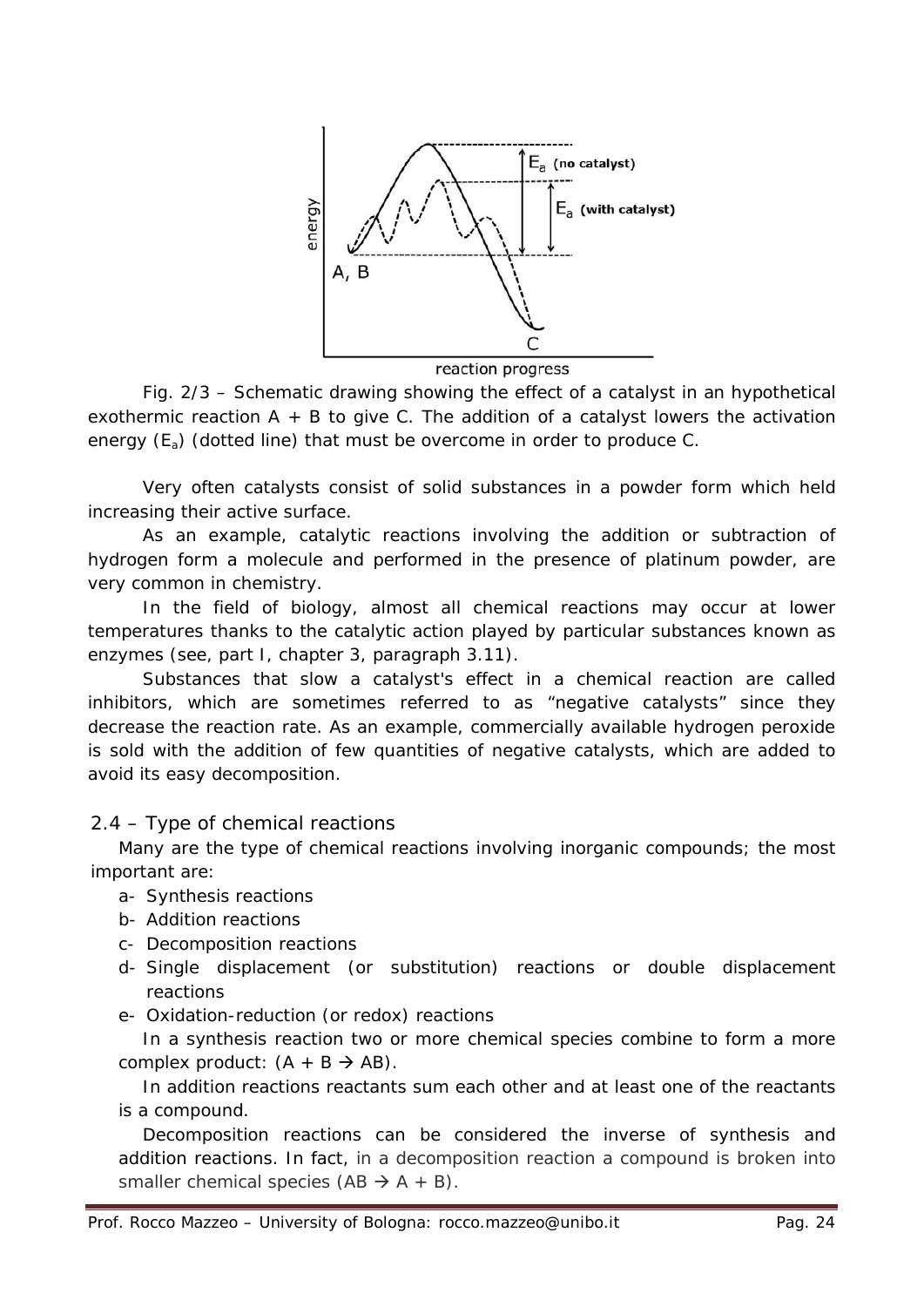A substitution or *single displacement reaction* is characterized by one element being displaced from a compound by another element  $(A + BC \rightarrow AC + B)$ , whereas in a *double displacement reaction* two compounds exchange bonds or ions in order to form different compounds  $(AB + CD \rightarrow AD + CB)$ . An example of a double displacement reaction occurs between two soluble salts; among this type of reactions are of the outmost importance those yielding to an insoluble salt that is subtracted from the equilibrium in the form of a "*precipitate*".

An *acid-base reaction* is a type of *double displacement reaction* that occurs between an acid and a base. The  $H^+$  ion in the acid reacts with the OH $^-$  ion in the base to form water and an ionic salt  $(HA_{(acid)} + BOH_{(base)} \rightarrow H_2O + BA_{(salt)})$ .

In a *redox reaction* the oxidation numbers of atoms are changed. Redox reactions may involve the transfer of electrons between chemical species. In details, the oxidation number/state of any free element (uncombined element) is zero; when atoms form compounds, they lose, gain or put in common electrons to establish chemical bonds, thus their oxidation number changes in respect to the uncombined situation.

In a redox reaction *oxidation* is the loss of electrons or an *increase* in oxidation state by a molecule, atom, or ion; on the other hand, *reduction* is the gain of electrons or a *decrease* in oxidation state by a molecule, atom, or ion.



To sum up, substances that have the ability to oxidize other substances are said to be oxidative or oxidizing and are known as *oxidizing agents*, oxidants, or oxidizers. In other words, the oxidant (oxidizing agent)  $(A_{ox})$  removes electrons from another substance; i.e., it oxidizes other substances, and is thus itself reduced  $(A_{\text{red}})$ .

As an example, the tarnishing of silver upon exposure to air, containing hydrogen sulphide, yields to the formation of silver sulphide and gaseous hydrogen:

$$
2Ag^{0} + H_{2}^{+1} S^{-2} \rightarrow Ag_{2}^{+1} S^{-2} + H_{2}^{0} \uparrow
$$

If we consider the oxidation states of the atoms involved in the redox reaction, we can notice that the oxidation number of sulphur (-2) in unchanged, whereas that of silver has changed from 0 to  $+1$  and that of hydrogen from  $+1$  to 0. In this case, silver has lost one electron and is thus oxidized, whereas hydrogen has gained one electron and is thus reduced.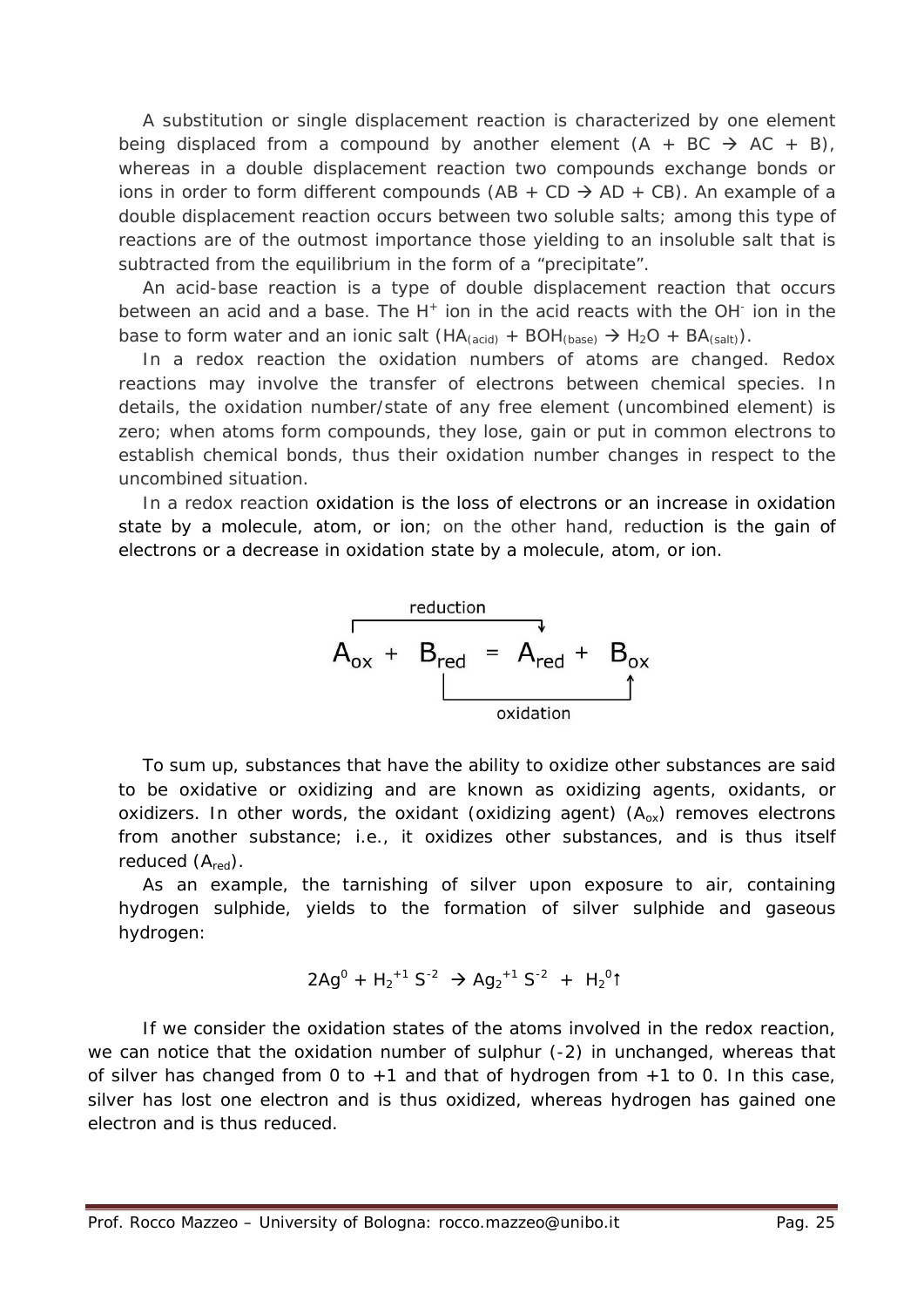## CHAPTER 3

#### BASIC OF ORGANIC CHEMISTRY

#### 3.1 – *Organic compounds*

We have already mentioned the possibility of carbon to form a large number of compounds, thanks to its ability to form long-chain hydrocarbons. The carbon's valence number is always four, so that it can establish with other atoms four bonds.

Carbon atoms can establish between them covalent bonds in different ways:



Not necessarily a compound contains only single, double or triple bonds, but they can be present at the same time within the molecule. In general, the most present bond is the single bond.

If we also include the different type of carbon-carbon bonds, a huge amount of molecules and respective compounds, characterized by *open* or *closed*, *linear* (*straight*) or *branched* long chains hydrocarbons, can be obtained. Moreover, the substitution of an hydrogen atom with functional groups (consisting of different group of atoms), opens up the possibility to obtain an even larger number of organic compounds. To sum up, most carbon-containing compounds are organic, and most compounds with a C-H bond are organic.

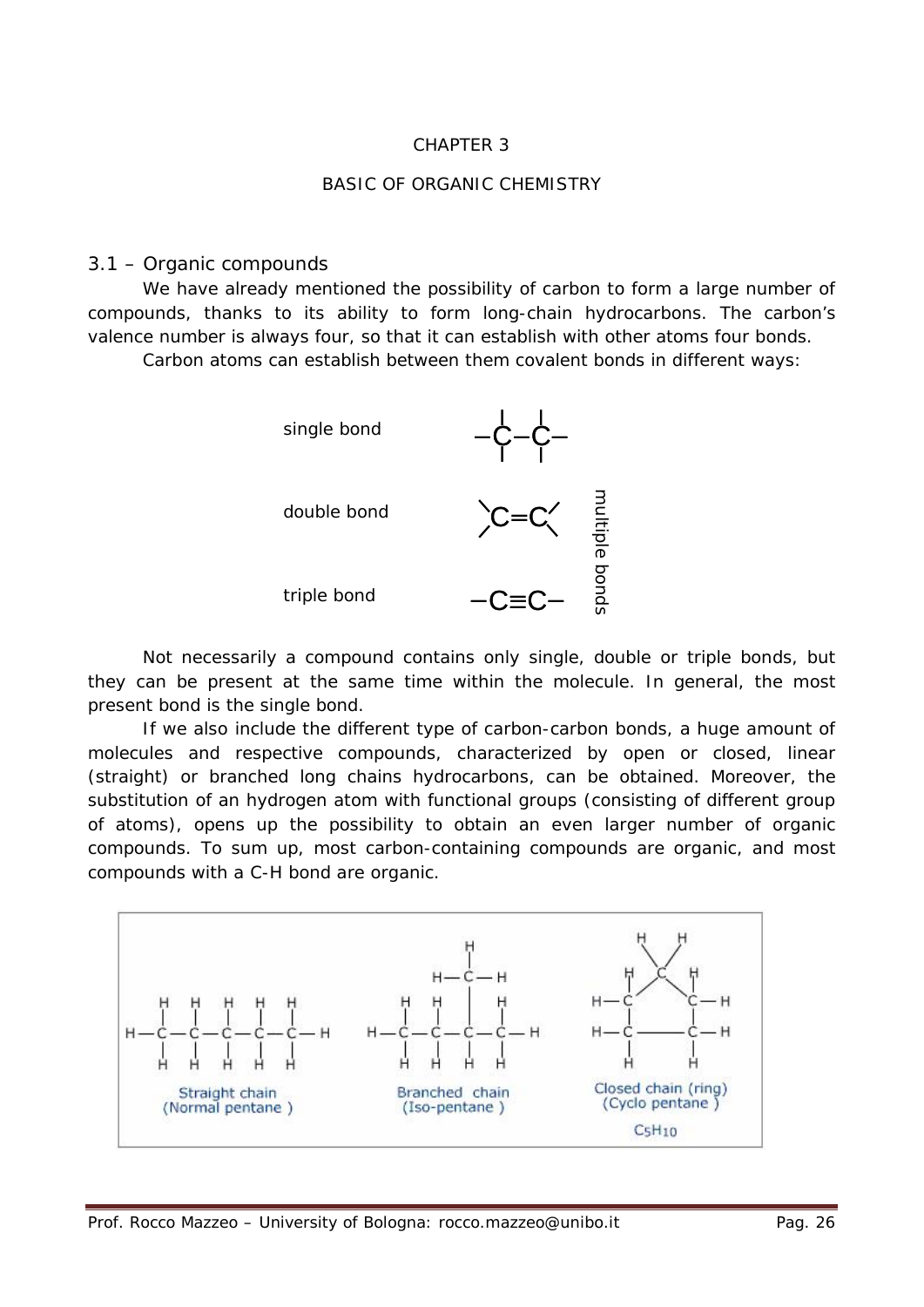## 3.2 – *Classification of organic compounds*

Organic chemistry is the science concerned with all aspects of organic compounds that either form the basis of, or are important constituents of, many products including plastics, drugs, petrochemicals, food, textiles, dyes, detergents, solvents, adhesives, varnishes, and paints. They form the basis of almost all earthly life processes.

The simplest organic compounds consists of molecules containing, other than carbon, only hydrogen. These compounds are knows as *hydrocarbons*.

*Methane* is the simplest hydrocarbon, consisting of one single carbon atom bonding four hydrogen atoms that saturate its valence number of 4.



#### methane

Organic compounds are classified into series according to the *type of chain* formed by carbon atoms and the *type of bonds*.

Hydrocarbons are subdivided into three groups:

1st Group – *Aliphatic hydrocarbons*, that are characterized by open chains (linear or branched), and are subdivided into three groups according to their state of saturation ( type of carbon-carbon bond):

- a) Saturated aliphatic hydrocarbons, or *paraffins* or alkanes: only single C-C bonds present;
- b) Unsaturated aliphatic hydrocarbons, or *olefins* or alkenes: one or more double C=C bond present;
- c) Unsaturated aliphatic hydrocarbons, or *acetylenes* or alkynes: one or more triple  $C \equiv C$  bond present.

The term unsaturated is used when any carbon structure contains double or occasionally triple bonds.

The already mentioned methane  $(CH<sub>4</sub>)$  is the simplest saturated hydrocarbon.

*Ethylene* ( $CH<sub>2</sub>=CH<sub>2</sub>$ ) is the simplest unsaturated hydrocarbon and consists of two carbon atoms bonded together by a double bond, whereas the organic compound characterized by the presence of two carbon atoms bonded together by a triple bond, is known as acetylene (H-C  $\equiv$  C-H).

## $2<sup>nd</sup>$  Group – Alicyclic hydrocarbons

An alicyclic compound is an organic compound that is both aliphatic and cyclic. They contain one or more all-carbon rings and may or may not have aliphatic side chains attached: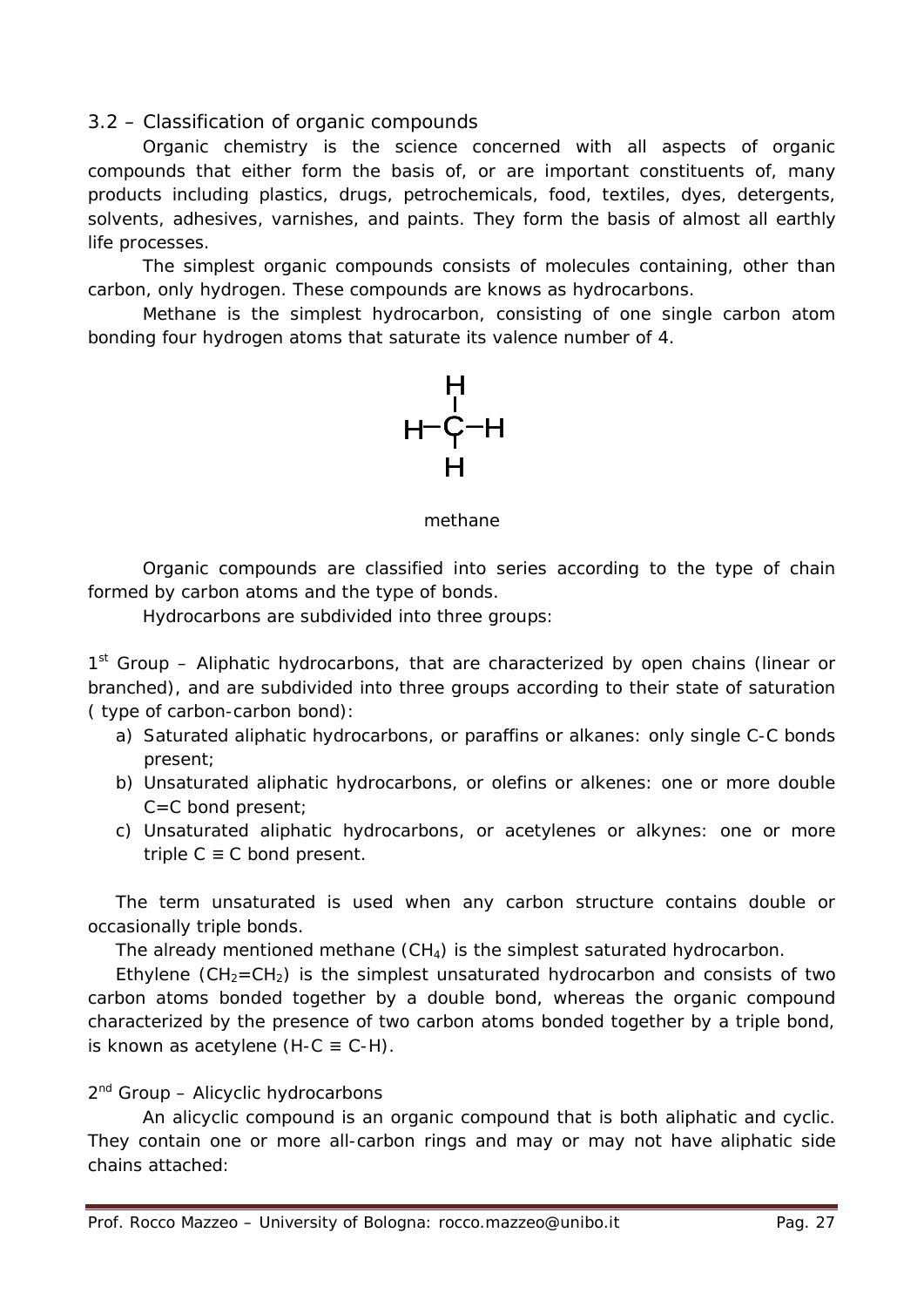- a) Saturated alicyclic hydrocarbons or cycloparaffins: presence of only single bonds
- b) Unsaturated alicyclic hydrocarbons: presence of at least one multiple bond (double or triple).

3<sup>rd</sup> Group – Aromatic hydrocarbons

Aromatic hydrocarbons are a particular type of unsaturated cyclic hydrocarbons, possessing properties which are very different from normal unsaturated hydrocarbons. Aromatic hydrocarbons manifest a cyclic delocalization of bonding electrons. This is usually considered to be because electrons are free to cycle around circular arrangements of atoms (in general six-membered carbon ring) that are alternately single- and double-bonded to one another. The most important example is *benzene*, which is composed of 6 carbon atoms in a ring, with 1 hydrogen atom attached to each carbon atom, with the molecular formula  $C_6H_6$ .

A benzene molecule can be represented in various ways:



# 3.3 – *Hydrocarbons, nomenclature and properties*

The International Union of Pure and Applied Chemistry (IUPAC) created and developed a set of rules to generate systematic names of both inorganic and organic chemical compounds. To use the systematic naming, one must know the structures and names of the parent structures.

Apart from the common names given to the first paraffinic compounds, the other hydrocarbons are named according to the number of carbon atoms contained in their molecules:

|             | methane  |                    |
|-------------|----------|--------------------|
| $C_2H_6$    | ethane   |                    |
| $C_3H_8$    | propane  |                    |
| $C_4H_{10}$ | butane   |                    |
| $C_5H_{12}$ | pent-ane | Greek, pente $= 5$ |
| $C_6H_{14}$ | hex-ane  | Greek, $eksi = 6$  |
| $C_7H_{16}$ | hept-ane | Greek, epta = $7$  |
|             |          |                    |

Paraffinic, olefins and acetylene compounds are named by adding respectively to the Greek number, corresponding to the number of carbon atoms, the suffix *ane*, *ene* and *yne*.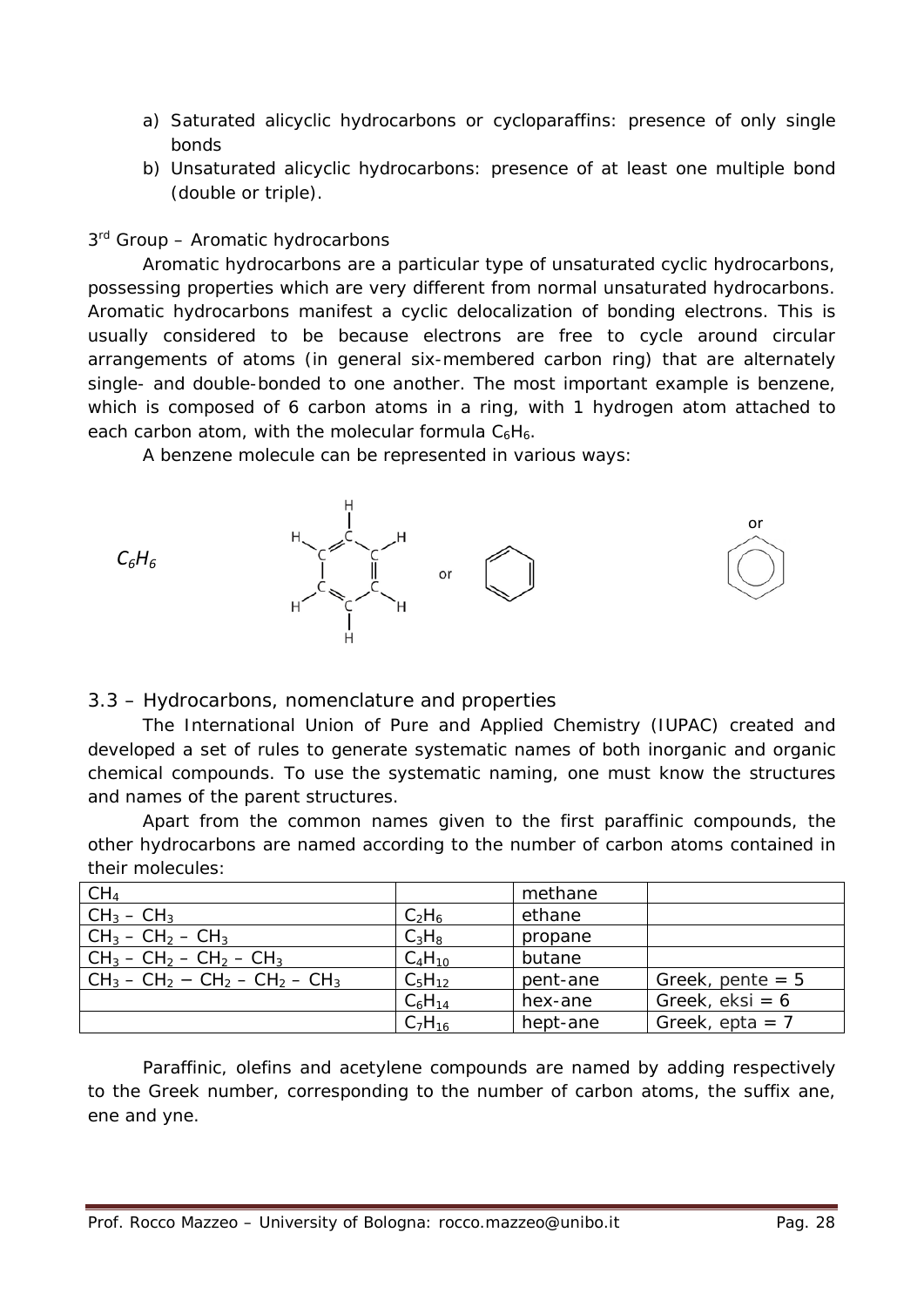1 2 3 4  $CH_3 - CH = CH - CH_3$  2-but-*ene* (2 indicates the position of the double bond within the molecule)

1 2 3 4 5 CH2 = CH – CH2 − CH2 - CH3 1-pent-*ene*

1 2 3 4 5 CH<sub>3</sub> – C ≡ C – CH<sub>2</sub> – CH<sub>3</sub> 2-pent-*yne* 

The first four saturated aliphatic hydrocarbons are gases, whereas the members containing 5 up to 15 carbon atoms are liquids and those above 15 are solids.

In comparison with saturated hydrocarbons, unsaturated hydrocarbons are more reactive. In fact, the unsaturations (double, triple bonds), present within their molecules, represent preferential reaction places. Alicyclic hydrocarbons behave in the same way.

Aromatic hydrocarbons are scarcely reactive as the "aromatic bond", being delocalized within the entire molecule, confers a certain stability and does not allow an easy localization of preferential reaction places.

Liquid aromatic hydrocarbons are frequently used as solvents in the field of restoration.

#### 3.4 – *Isomerism*

Unlike inorganic compounds which are clearly identifiable through their single molecular formula, organic compounds are subjected to *isomerism*. In fact, *isomers* are compounds with the same molecular formula but different structural formulas ( showing how the atoms are arranged).

As an example the molecular formula of butane  $C_4H_{10}$  may refer to either of the two structural isomers *n*-butane and isobutane:



 $\begin{array}{c} \begin{array}{c} \text{H} \quad \text{H} \quad \text{H} \\ -\text{C} - \text{C} - \text{C} - \text{H} \\ \text{H} \quad \text{H} \quad \text{H} \\ \text{H} \quad \text{H} \quad \text{H} \\ \text{H} - \text{C} - \text{H} \end{array} \end{array}$ 



and, the molecular formula  $C_2H_6O$  may refer to either of the two structural isomers ethyl alcohol and methyl ether: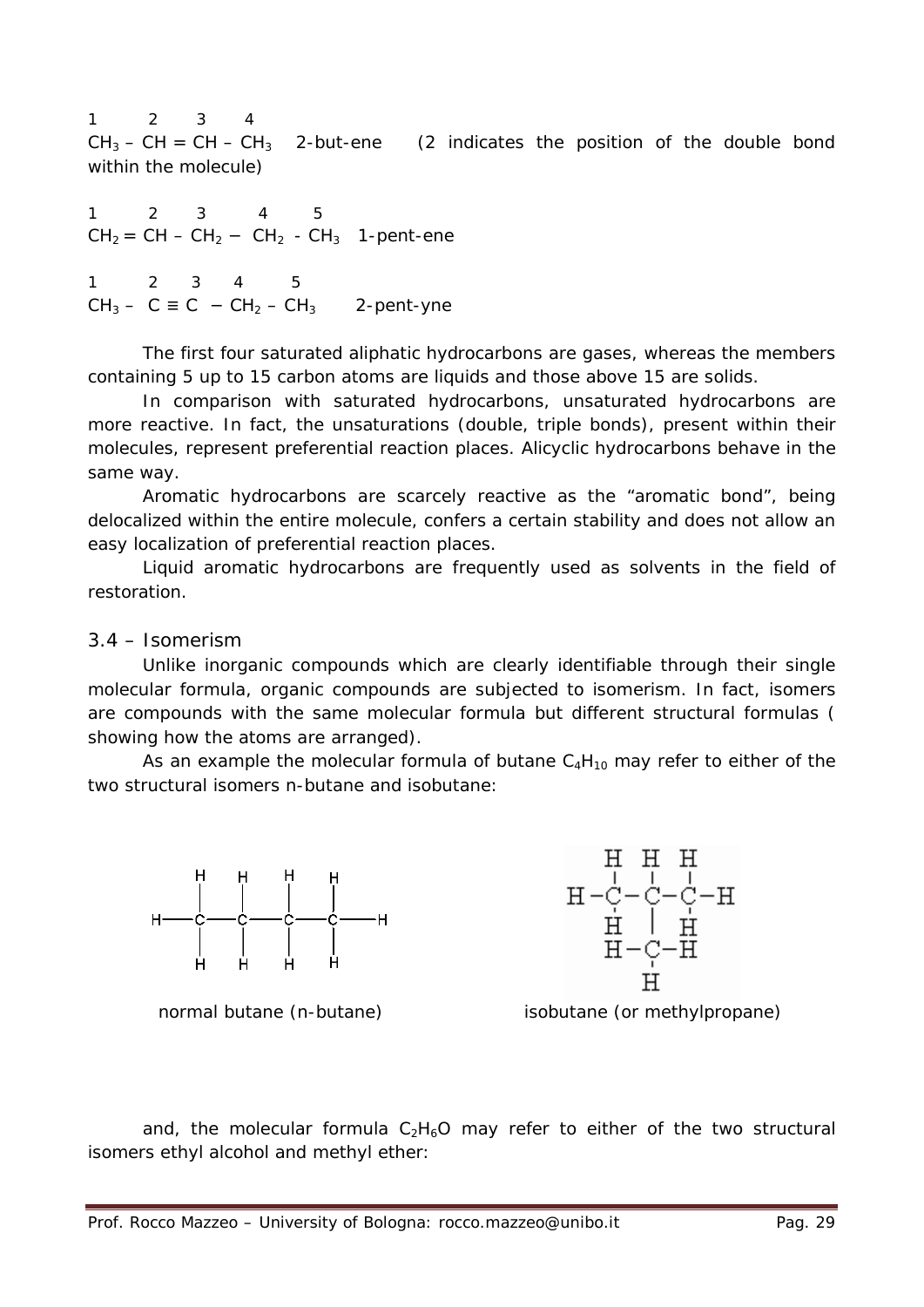



ethyl alcohol  $(CH_2CH_2OH)$  methyl ether  $(CH_3OCH_3)$ 

# 3.5 – *Halogenated hydrocarbons*

Halogenated hydrocarbons are a group of organic compounds derived from hydrocarbons containing one or more halogens (F, Cl, Br, I) substituting hydrogen atoms within the molecules.

The more common are the chlorinated hydrocarbons derived from methane:

- CH3Cl chloromethane or methyl chloride
- CH<sub>2</sub>Cl<sub>2</sub> dichloromethane or methylene chloride
- $CHCl<sub>3</sub>$  trichloromethane or chloroform
- CCl4 tetrachloromethane or carbon tetrachloride

The following compounds derive from ethylene:

 $Cl_2C = CCl_2$  tetrachloroethylene

 $CHCI = CCI<sub>2</sub>$  trichloroethylene (marketed in Italy as "*trielina*")

Halogenated hydrocarbons are quite reactive substances and are often used for the preparation of many other organic compounds.

Some of them are toxic and irritating, some others are used as insecticides and fungicides. Many of them have been used as a solvent for fats, oils, waxes, resins, rubber, plastics, paints, and varnishes. By 1990 their use was banned in many states.

# 3.6 – *Alcohols*

Alcohols are organic compounds in which the hydroxyl functional group (-OH), substituting an hydrogen atom, is bound to a carbon atom.

Alcohols are classified into *primary*, *secondary*, and *tertiary*, based upon the number of carbon atoms connected to the carbon atom that bears the hydroxyl group.

Examples of primary alcohols are :

| $CH_3$ -OH                                     | methanol or methyl alcohol                   |
|------------------------------------------------|----------------------------------------------|
| $CH_3$ –CH <sub>2</sub> – OH                   | ethanol or ethyl alcohol                     |
| $CH_3$ –CH <sub>2</sub> – CH <sub>2</sub> – OH | propan-1-ol or n-propanol, propyl alcohol    |
| $CH_3$ –CH(OH) – CH <sub>3</sub>               | propan-2-ol or 2-propanol, isopropyl alcohol |

The last two alcohols are isomers as they have the same molecular formula  $C_3H_7$ OH but the hydroxyl functional group is located within the molecule respectively on the carbon atom number 1 and number 2.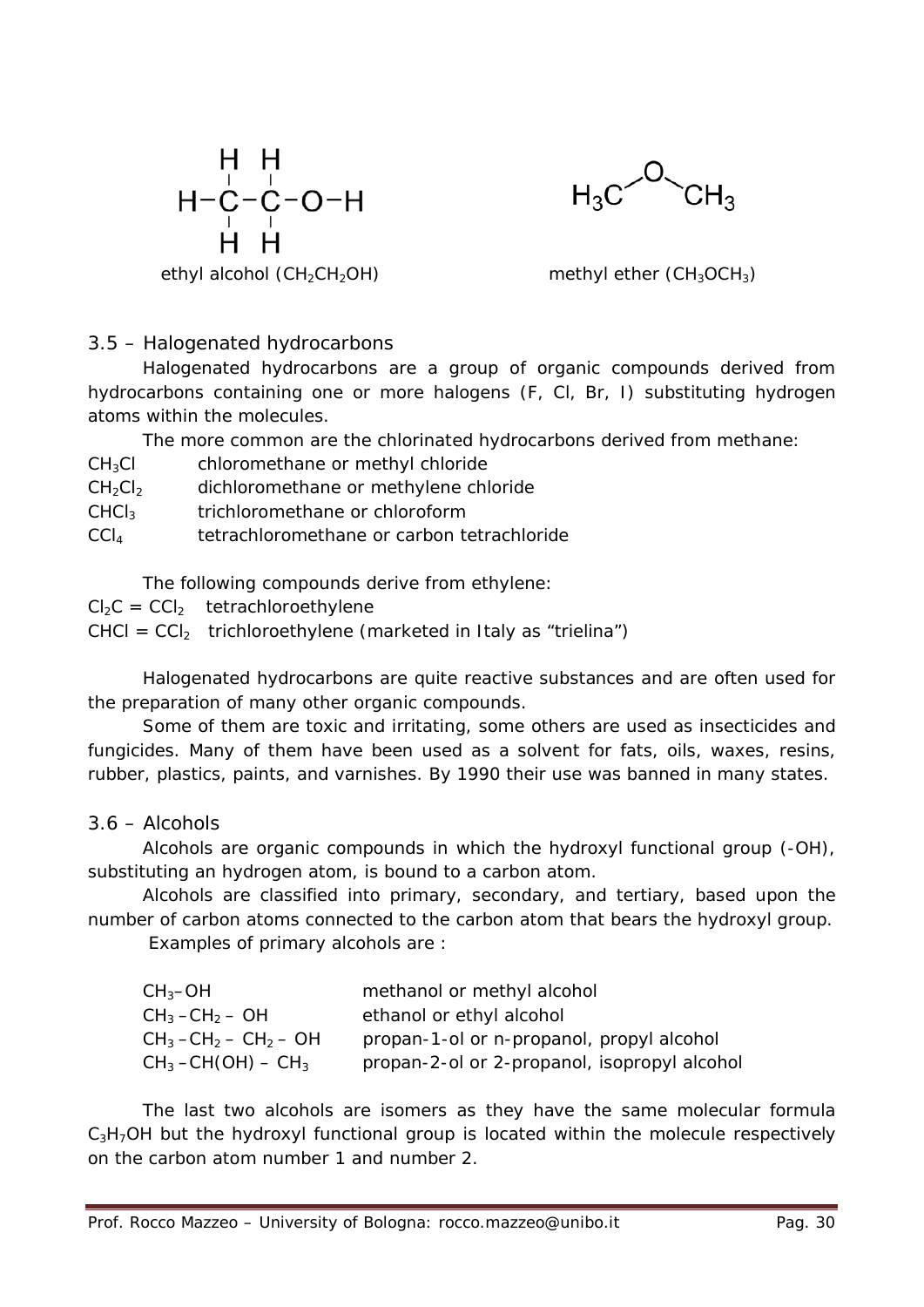In the IUPAC nomenclature the name of the alkane chain loses the terminal "*e*" and adds "*ol*", e.g., "methanol" and "ethanol". When necessary, the position of the hydroxyl group is indicated by a number between the alkane name and the "*ol*", e.g., propan-1-ol and propan-2-ol.

*Polyols* are alcohols containing multiple hydroxyl groups. A molecule with two hydroxyl groups is a *diol*, one with three is a *triol*, one with four is a *tetrol* and so on.

The chemical and physical properties of alcohols result from the number of carbon atoms, the chain structure (linear or branched) and the number of hydroxyl groups present in their molecules.

Methanol, ethanol, and propanol are miscible in water, whereas butanol, with a four-carbon chain, is moderately soluble. Alcohols from five up to eleven carbons (pentanol and higher) are viscous liquids, effectively insoluble in water. Higher alcohols are solids. All simple alcohols are miscible in organic solvents and, especially ethanol, is used as solvent.

## 3.7 – *Ethers*

Ethers are a class of organic compounds that contain an oxygen atom connected to two alkyl or aryl radicals. In organic chemistry any hydrocarbon that had lost one or more hydrogen atoms is called a radical and is represented as –R. As an example:

| $CH4$ methane                 | $\rightarrow$ -CH <sub>3</sub>                  | methyl radical |
|-------------------------------|-------------------------------------------------|----------------|
| $CH3$ -CH <sub>3</sub> ethane | $\rightarrow$ -CH <sub>2</sub> -CH <sub>3</sub> | ethyl radical  |

The general formula of ethers can be represented as R-O-R'; the two –R radicals can be identical or different. The most common ethers are:

CH3─O─CH3 *dimethyl ether*

CH3─CH2─O─CH2─CH<sup>3</sup> or (C2H5─O─C2H5) *diethyl ether*, commonly referred to as simply *ether*, but was once called sulphuric ether and *sweet oil of vitriol*.

Ethers and diethyl ether in particular are used as solvents for many substances. Moreover, aliphatic ethers in particular are scarcely reactive and can be used as solvents in chemical reactions performed in solution.

In general, they are poorly soluble in water, but miscible with the majority of organic solvents.

3.8 – Aldehydes and ketones

Aldehydes and ketones are two classes of organic compounds that contain a carbonyl group C=O (a carbon-oxygen double bond).

In aldehydes, the carbonyl group has a hydrogen atom attached to it, together with either a second hydrogen atom or, more commonly, an hydrocarbon radical  $-R$ .

In ketones, the carbonyl group has two hydrocarbon radicals attached.



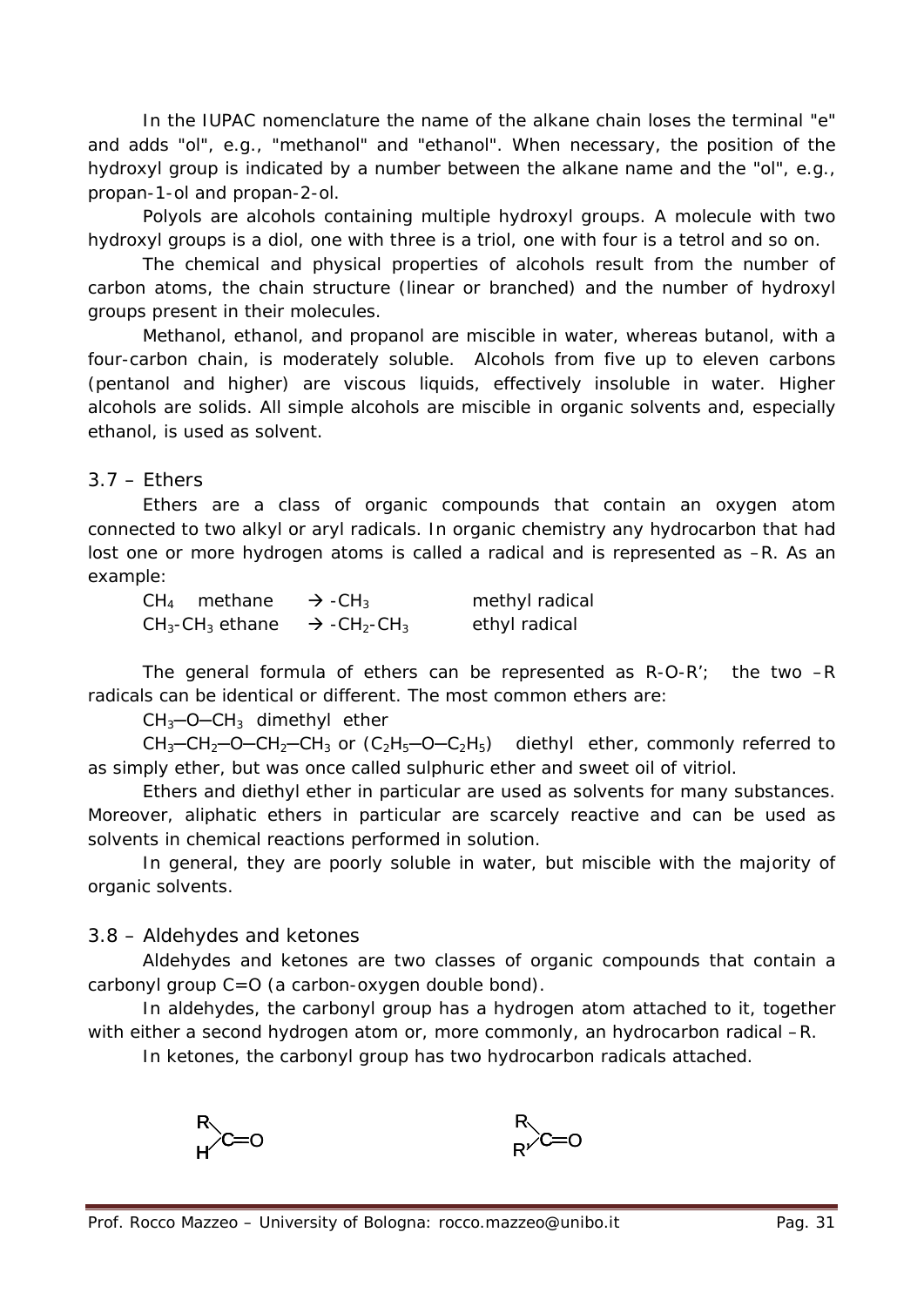#### aldehyde ketone

Aldehydes and ketones have almost the same chemical properties because they both have a carbonyl group in their molecules; ketones are just more resistant to oxidation as they do not have an hydrogen atom attached to the carbonyl group.

### 3.9 – Carboxylic acids

Carboxylic acids are a class of organic compounds that contain the carboxyl group (or carboxy): –COOH. The general formula of a carboxylic acid is R-COOH:



carboxylic acid

Acids with two or more carboxyl groups are called dicarboxylic, tricarboxylic, etc. The simplest carboxylic acids are:

| H-COOH                        | formic acid or methanoic acid    |
|-------------------------------|----------------------------------|
| $CH3-COOH$                    | acetic acid or ethanoic acid     |
| $CH_3$ -CH <sub>2</sub> -COOH | propionic acid or propanoic acid |
| $(COOH)_{2}$                  | oxalic acid or ethandioic acid   |

In the IUPAC nomenclature of carboxylic acids the name of the correspondent hydrocarbon loses the terminal "*e*" and adds "*oic*", e.g., "methanoic" acid.

The main property of the functional group –COOH is that it undergoes a partial dissolution in water, yielding to  $-COO^-$  and  $H^+$  ions.

This explains their acidity and the possibility to react with bases to form organic salts, among which the most known are acetates CH3-COO.

Carboxylic acids characterized by short aliphatic chain, thus the effect of the carboxyl group predominates, are liquid, water soluble and show medium acidic properties. The higher the molecular weight of the acid, thus the longer the hydrocarbon chain, the lower are the acidic properties and water solubility and the higher the melting and boiling temperatures.

Saturated monocarboxylic acids characterized by long-chain hydrocarbon are solids, resembling paraffins and are called fatty acids, such as palmitic and stearic acid. The presence of unsaturations in the hydrocarbon chain, lower down the melting point of carboxylic acids (oleic acid, linoleic acid, linolenic acid, etc.).

In fact, in this case the properties deriving from the presence of the carboxyl group are very limited if compared with those deriving from the hydrocarbon chain; this results in a substance much similar to a common high molecular weight hydrocarbon. After all, this is true for all classes of hydrocarbons.

Carboxylic acids are used for the preparation of many other organic substances, such as esters.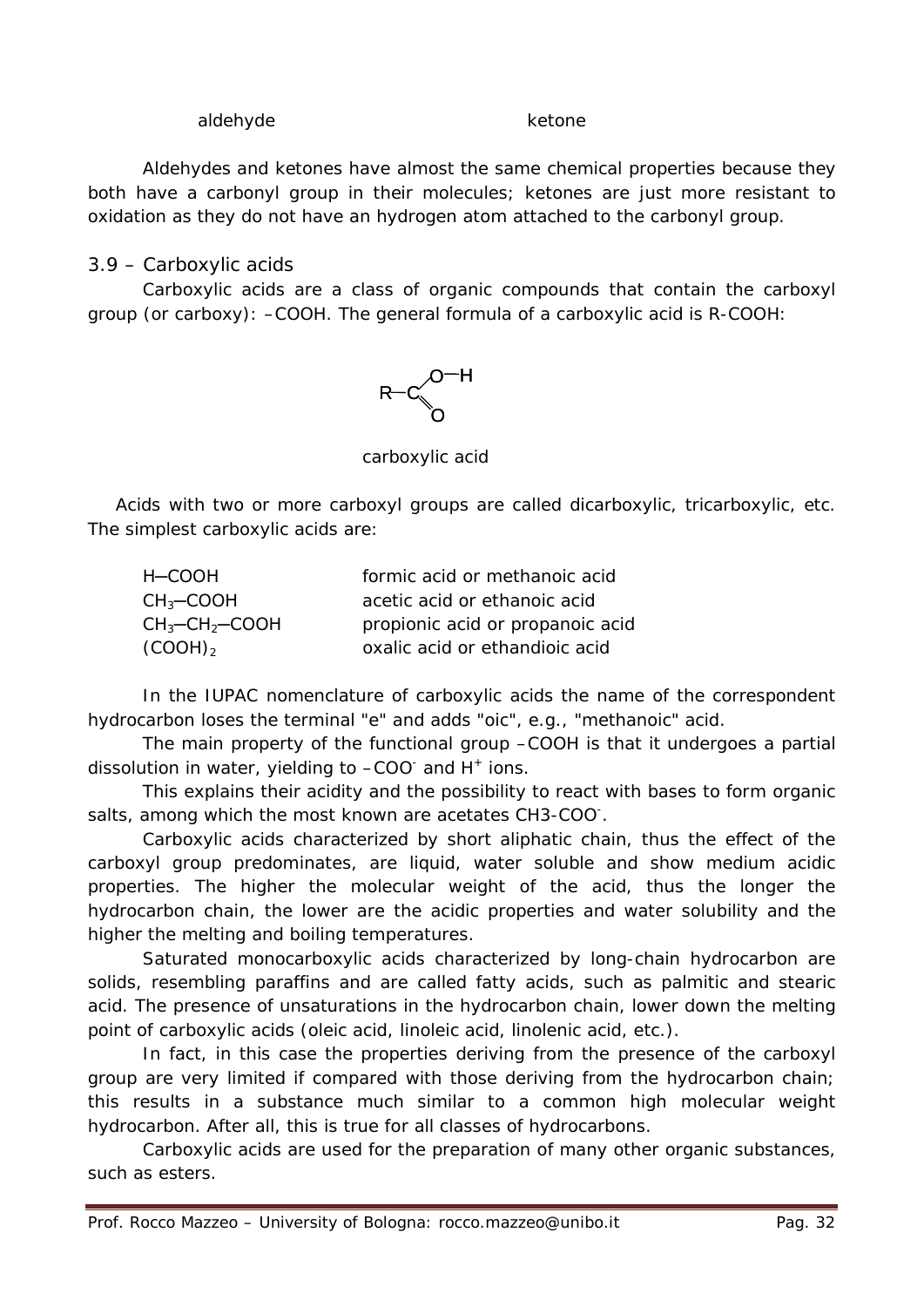### 3.10 – Esters

Esters are a class of organic compounds in which at least one -OH (hydroxyl) group is replaced by an -O-alkyl (alkoxy) group. The general formula of an ester is R-COOR':

 $C$ 

chemical formula of esters

Esters are most commonly formed by condensation reactions between carboxylic acids and alcohols in the same way as in inorganic chemistry a salt is obtained from the reaction between an acid and an hydroxide.

Their nomenclature also recalls the one used for inorganic salts:

| $CH3-COOH$<br>acetic acid | $+$ CH <sub>3</sub> OH<br>methyl alcohol | $\rightarrow$ CH <sub>3</sub> -COO-CH <sub>3</sub><br>methyl acetate | $+$ H <sub>2</sub> O<br>water |
|---------------------------|------------------------------------------|----------------------------------------------------------------------|-------------------------------|
| $CH3-COOH$<br>acetic acid | + Na-OH<br>sodium hydroxide              | $\rightarrow$ CH <sub>3</sub> -COO-Na<br>sodium acetate              | $+$ H <sub>2</sub> O<br>water |

Esters are substances widely diffused in nature. Some flowers' and fruits' essences are made of esters.

Most naturally occurring fats, oils and waxes are esters as well as while polyesters are important plastics, with monomers linked by ester moieties.

Liquid esters, primarily acetates, can be used as solvents.

## 3.11 – *Amines*

Amines are organic compounds that contain a basic nitrogen atom with a lone pair. Amines derive from ammonia  $(NH_3)$ , wherein one or more hydrogen atoms have been replaced by a substituent (-R) such as an alkyl or aryl group.

Therefore, amines can exist as primary  $(R-NH_2)$ , secondary  $(R_2-NH)$  and tertiary  $(R<sub>3</sub>-N)$  amines depending of the number of replaced hydrogen atoms.

Amines with a low number of carbon atoms are gaseous; an increase in their molecular weight turn them into liquid substances, whereas at higher molecular weights they are solid. Solubility decreases with the increase in the number of carbon atoms.

Like ammonia, amines are bases, in some cases even stronger than ammonia itself; the nitrogen atom features a lone pair that can bind a  $H^+$  ion to form an ammonium ion  $R_3NH^+$ .

From an industrial point of view, aliphatic amines are less important than aromatic ones, among which the simpler term is aniline (or phenylamine).

Some aliphatic amines, such as *n*-buthylamine, were extensively used in past restoration interventions.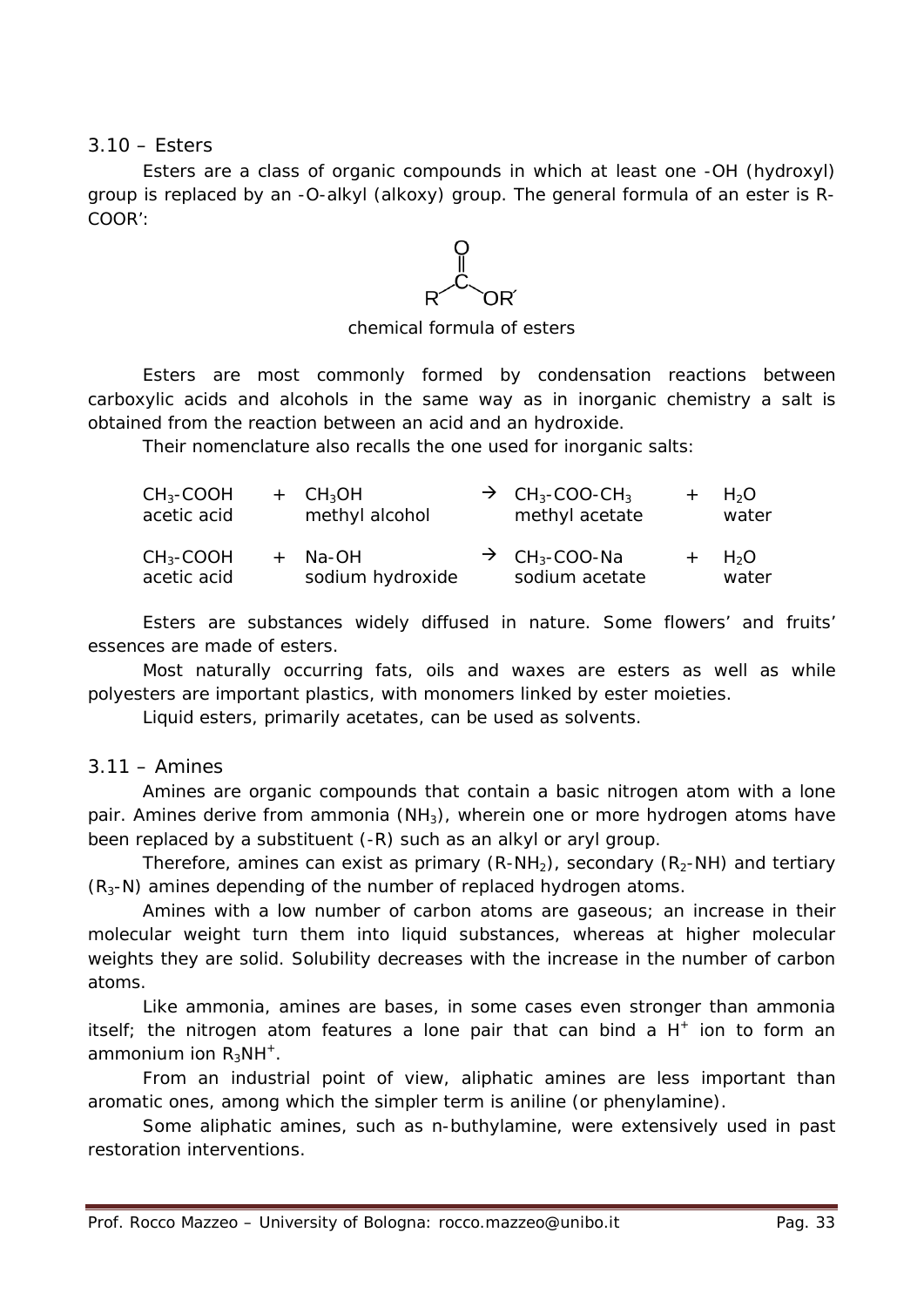### 3.12 – *Macromolecules – The polymerization*

Unlike inorganic substances, many organic substances can form *macromolecules*, which are very large molecules commonly produced by *polymerization* of smaller (consisting of few atoms) subunits. The individual constituent molecules of macromolecules are called *monomers* and the formed macromolecules are known as *polymers* or *resins*.

A polymerization reaction can be represented as follows:

 $\rightarrow$   $\rightarrow$   $\rightarrow$  .........M-M-M-M.....M-M..... monomer polymer

n=number of monomer units, M=single monomer unit

Polymerization reactions completely modify the chemical and physical properties of the starting monomers and it can be in general said that there exist more similarities between different polymers obtained from the different type of monomers, than between a given polymer and its starting monomer.

Polymerization reaction are very common in nature; as an example we can make reference to some of the most widely diffused natural polymers such as cellulose and starch constituting plants, proteins constituting leaving organisms or natural rubber (caoutchouc).

Especially after the second world war the chemical industry has been able to synthesize for many common and more specific purposes, a very large number of synthetic polymers, often known as "plastics". Research and development in polymer chemistry is still very active and expanding.

Macromolecules possess chemical, chemical-physical and physical properties different from molecules of shorter dimensions.

The most important properties are:

## *a) molecular weight*

The molecular weight of a polymer is obviously very high if compared with that of a normal molecule. The result of a polymerization reaction is always the formation of substances composed of macromolecules with similar, but exactly the same, molecular weights. In fact, the probability that all monomers involved in polymerization reactions yield to the production of polymer chains or threedimensional structures of the same type, is very unfavourable.

## *b) physical structure of polymeric materials*

Solid materials, consisting of atoms, ions and simple molecules are structured into simple units organized into three-dimensional ordered networks having a characteristic geometrical shapes and dimensions.

On the contrary, most of polymers have amorphous, vitreous structures, even though there are exceptions.